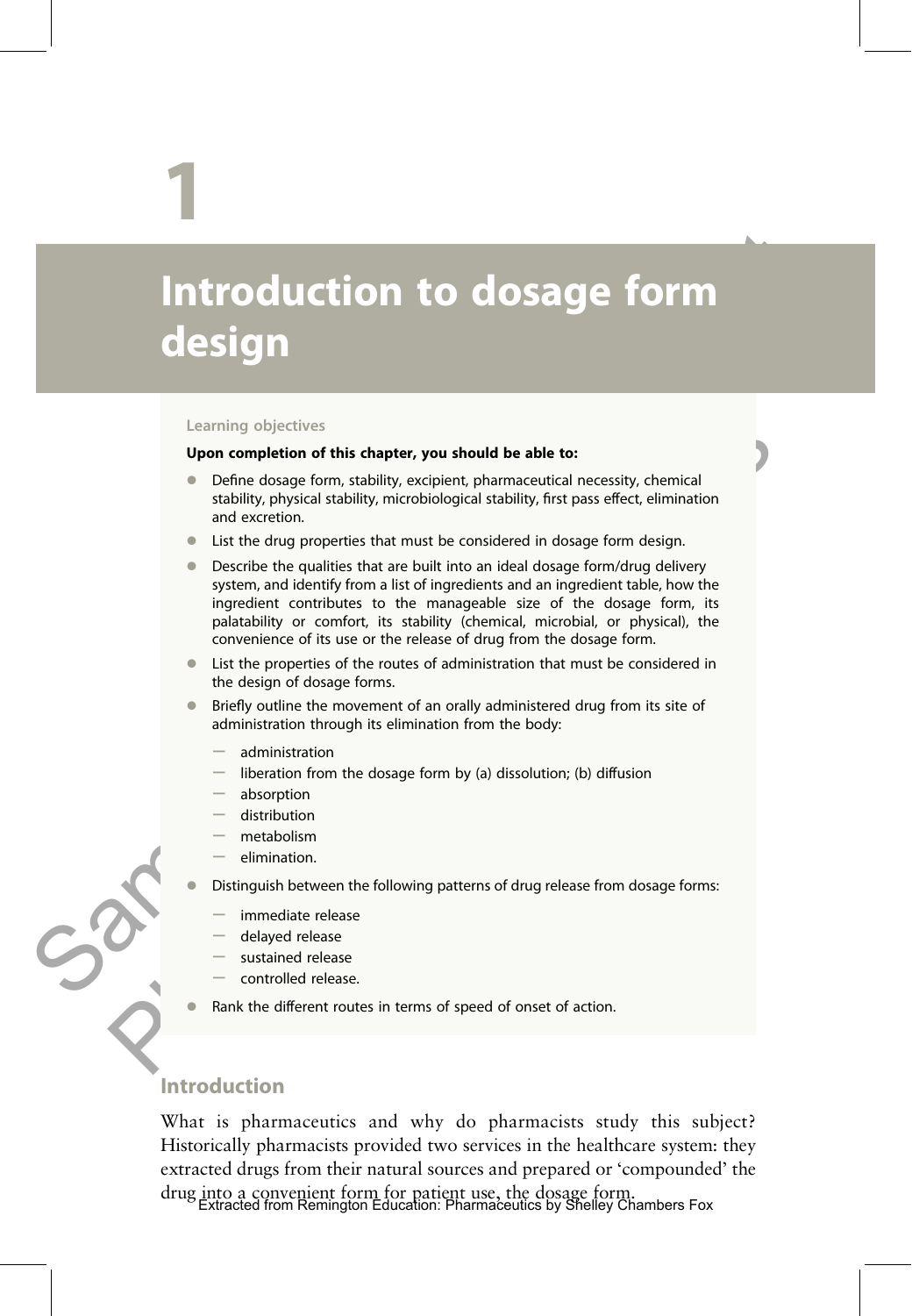pharmaceusis in charge of an administre service must develop policies and<br>physically and chemically stable. And our most present remining strelle as well as<br>physically and chemically stable. And our most pressing pharmace home setting. New technologies to deliver drugs through the kkin utilize<br>handheld devices for iontophoresis and thermal abdition. Plarmacetists genere<br>as the dosage form experts both to other medical personnel and to our<br>p Currently little dosage form compounding is required of most pharmacists, but the pharmacist in a compounding specialty practice has the need to design dosage forms that are both safe and effective. The pharmacist in charge of an admixture service must develop policies and procedures to ensure the products prepared remain sterile as well as physically and chemically stable. And our most pressing pharmaceutical task is to ensure that patients and caregivers are properly educated in the appropriate use of eye drops and inhalers, injections and transdermal patches such that the drugs contained in these dosage forms will provide the intended benefit. The products of biotechnology for rheumatoid arthritis and multiple sclerosis are injectable dosage forms used primarily by the patient in the home setting. New technologies to deliver drugs through the skin utilize handheld devices for iontophoresis and thermal ablation. Pharmacists serve as the dosage form experts both to other medical personnel and to our patients. The study of pharmaceutics provides the scientific foundation for the design and appropriate use of dosage forms and drug delivery systems.

#### Definitions

A dosage form is the form that we take our drug in – in other words, a tablet, a syrup, an ointment, an injection. The concept of a drug delivery system includes products that are designed to provide optimal control over the release of a drug to achieve enhanced safety or efficacy.

This text is about the physicochemical principles of dosage form and drug delivery system design, and the biological environment in which these systems are designed to perform to deliver a drug to its receptors.

# berties of th

**Key Point** 

To design a dosage form for a drug, the following properties must be considered: water solubility; log P, a measure of lipophilicity; molecular weight; stability in solution; enzymatic degradation; and location of drug receptors.

Pharmaceutics is a science that applies both drug chemistry and drug biology to the problem of delivering drugs to their target tissues. During the preformulation process, key chemical and physical properties of the drug are studied in order to rationally design a delivery system and predict the fate of the drug *in vivo* after administration. Some aspects of drug chemistry that must be considered in the development of a dosage form include: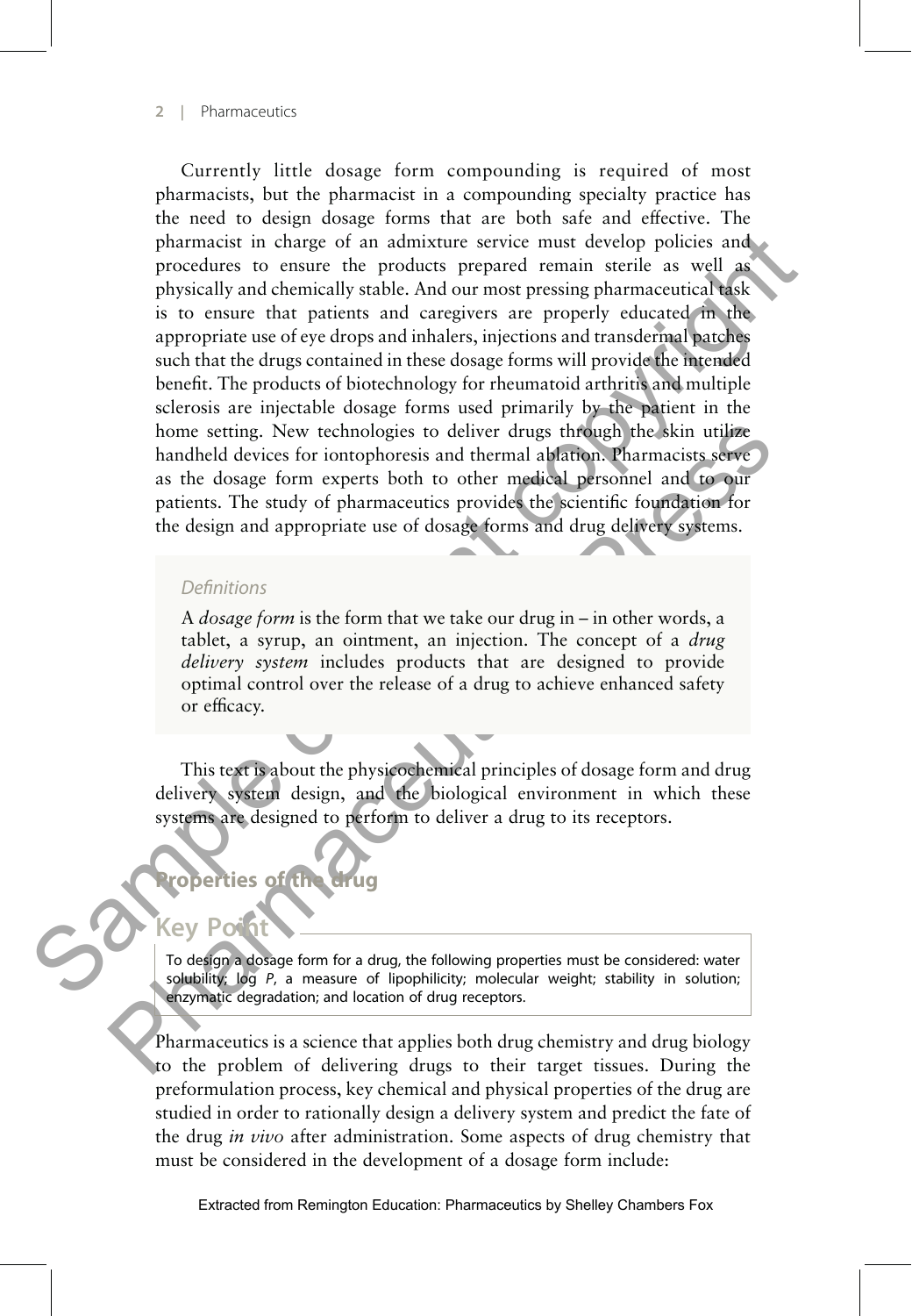- *Water solubility:* The drug must be dissolved in aqueous body fluids before it can cross membranes.
- Log P: The drug must have sufficient lipophilicity to cross membranes.
- Molecular weight: Large molecular weight drugs have difficulty moving across membranes.
- Stability in solution: Drugs may hydrolyze, oxidize, photolyze or otherwise degrade in solution.
- *Enzymatic degradation:* Some drugs may be substantially degraded by enzymes before they reach their target.
- Location of receptors: Intracellular drug receptors or receptors in the brain or posterior eye are challenging to target.
- Selectivity: Some drugs cause serious toxicity as a result of poor selectivity for their target.

Molecular veright: Large molecular weight drugs have difficulty moving<br>across membranes.<br>
Stability in solution: Drugs may hydrolyze, oxidize, photolyze or<br>
orbrews degrade in solution. The drugs may be substantially degra • Selectivity: Some drugs cause serious toxicity as a result of poor selectivity<br>
for their target.<br>
Anticoncer drugs are notoriously nonselective in their cytotoxic efficies;<br>
Anticoncer drugs are notoriously nonselective Anticancer drugs are notoriously nonselective in their cytotoxic effects; however, drug delivery systems may be designed to selectively target tumor cells with known biological features. Drug delivery systems can be developed to address the challenges that drugs present: poor solubility, large molecular weight, inaccessible targets and lack of selectivity. Appendix Table A.1 provides an overview of the preferred drug properties for different routes of administration.

# Pharmaceutical example

If we consider the opiate pain reliever, oxycodone, its advantages and disadvantages as a drug for administration to the gastrointestinal tract are presented in Table 1.1.



Pharmaceutical excipients and manufacturing processes are used to prepare dosage forms with the following qualities:

- one dose in a manageable size unit
- palatable or comfortable
- stable chemically, microbiologically and physically
- convenient/easy to use
- release the drug to the receptors in a timely fashion with minimal side effects and for the optimal duration.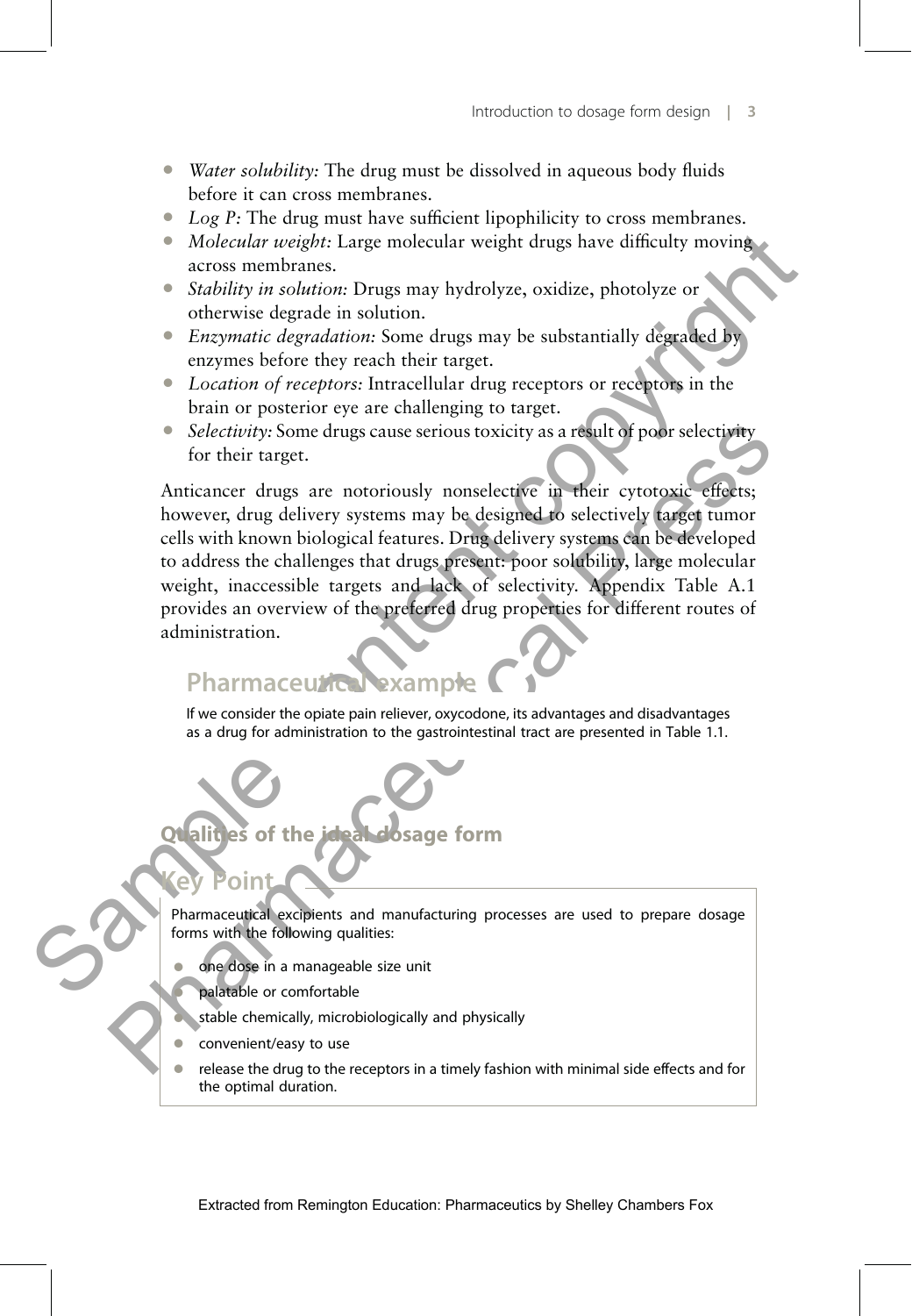#### Table 1.1 Analysis of oxycodone's physicochemical properties for use by the oral route

**2.** Palatable or comfortable

Many drugs are bitter or salty, so we add sweeteners and flavors to mask their taste. Parenteral drugs (injections) and drugs for application to mucous membranes must be comfortable enough to prevent tissue damage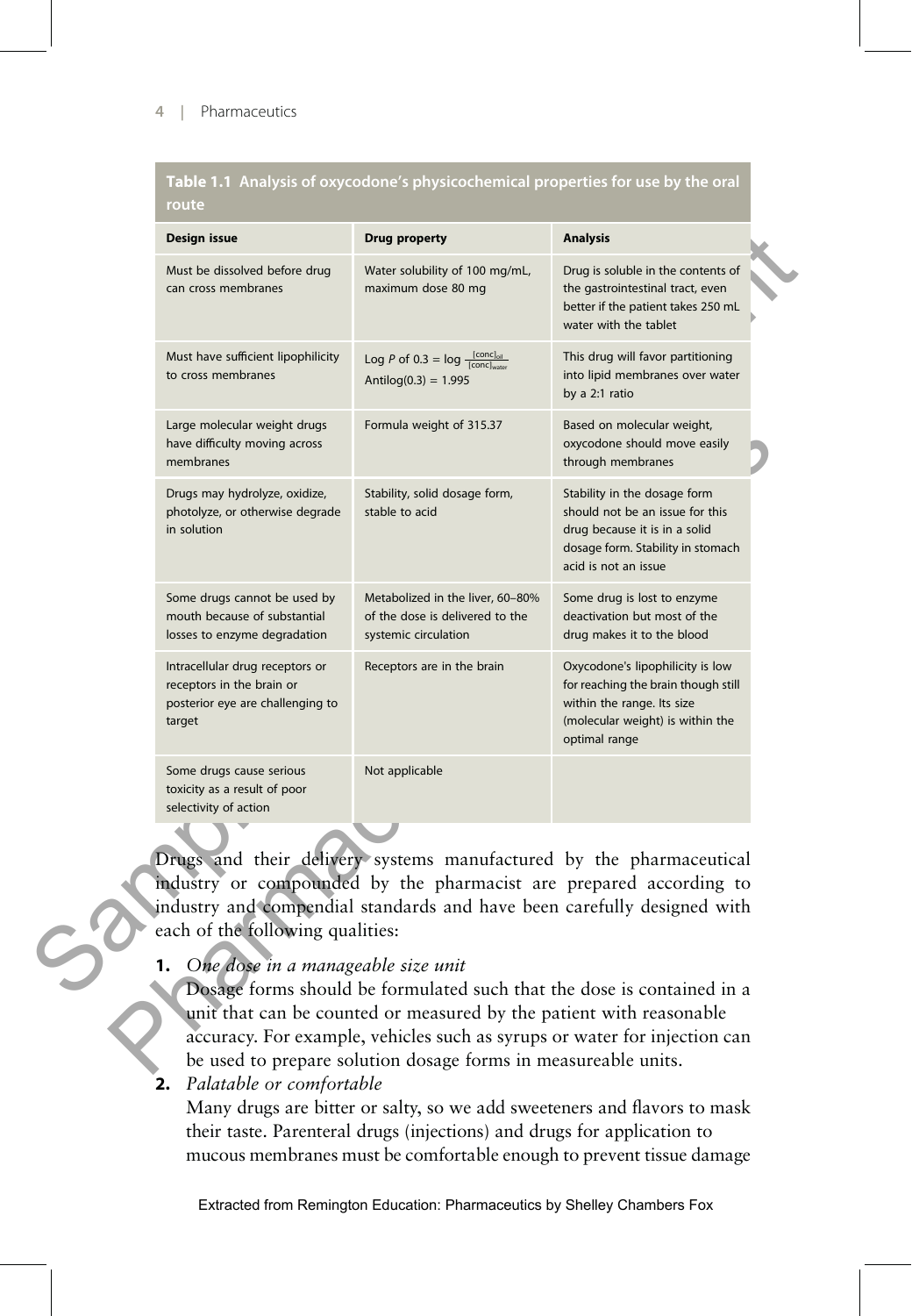

Figure 1.1 Hydrolysis of aspirin

or loss of drug from the site. We add tonicity agents and buffers to make them more comfortable and compatible with body tissues.

3. Stable

Stability is defined as the extent to which a product retains the same properties and characteristics that it possessed at the time of its preparation or manufacture. There are three types of stability:

- Chemical stability: The drug structure remains the same throughout the shelf life. Drugs in solution are particularly susceptible to chemical reactions that will change their structures (Figure 1.1).
- *Physical stability:* The product retains the original physical characteristics of the dosage form, in particular the initial appearance and uniformity. For example, precipitation may occur in a solution dosage form or a suspended drug may settle and be difficult to redisperse.
- Microbiological stability: Requirements will fall into one of two categories: (a) the dosage form must be sterile, or (b) the dosage form must resist microbial growth.
- 4. Convenient/easy to use

them more comfortable and compatible with body usands.<br>
Stablity is defined as the extent to which a product retains the<br>
stability is defined as the extent to which a product retains the<br>
preparation or manufacture. There Because most drug therapy takes place in the community, the dosage form should be portable and easily carried to work or play activities. The industry has developed a variety of new inhaler products that can be carried in the purse or pocket, as well as injection devices and portable infusion pumps for administration of injections in the community setting.

Drugs that will be used for children or elderly patients should be available in liquid dosage forms that can be easily swallowed.

Protein drugs cannot be formulated as oral dosage forms because they are quickly degraded in the gastrointestinal tract. These medications can be administered as injections but will require special training and patient motivation. Recent research has shown that protein drugs can be delivered via inhalation, and a number of peptide drugs are available as nasal aerosols for systemic absorption.

5. Release of drug

To provide a therapeutic response, if the drug is not already in solution in the dosage form, it has to be released for absorption in a timely fashion Extracted from Remington Education: Pharmaceutics by Shelley Chambers Fox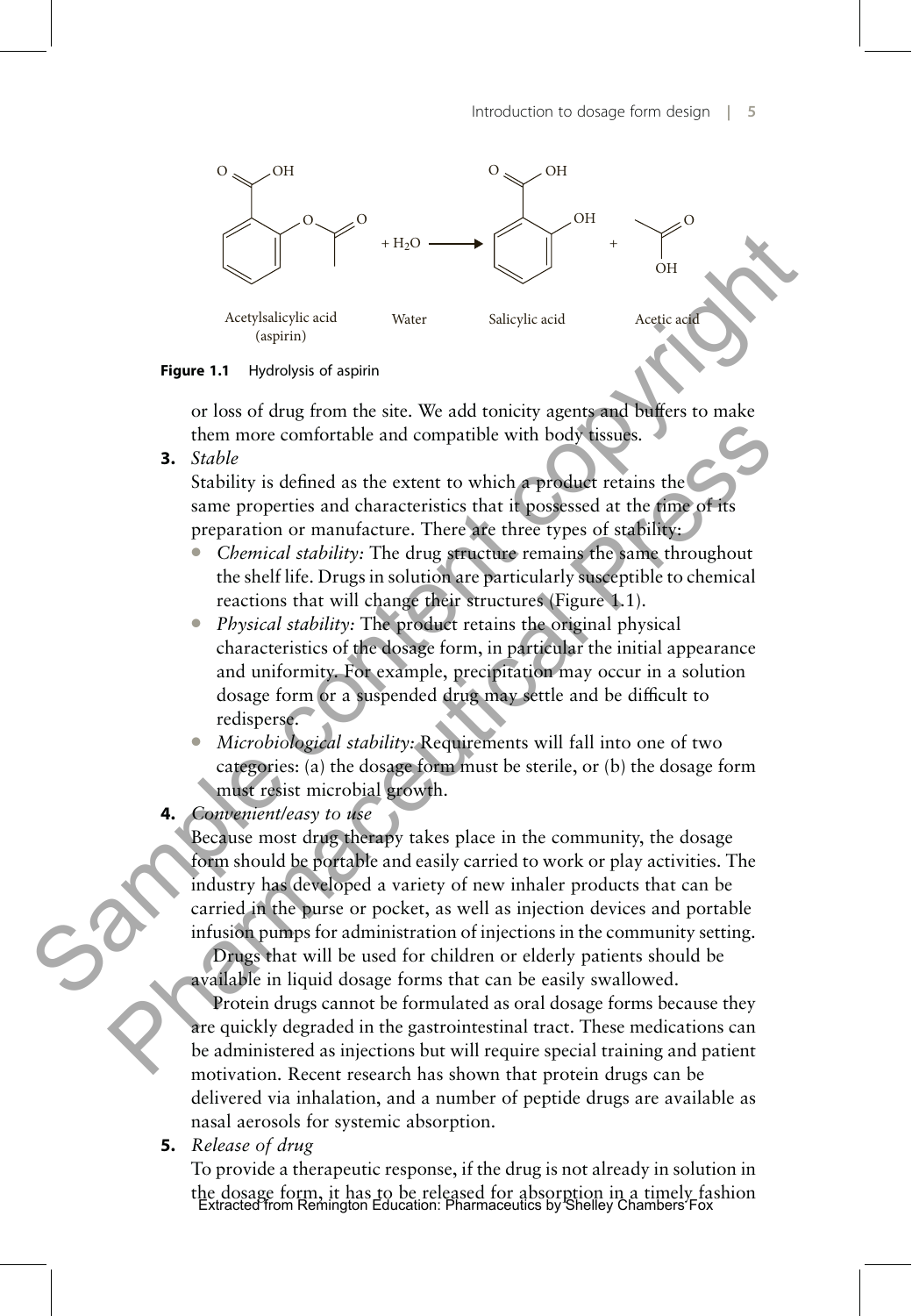#### <sup>6</sup> <sup>|</sup> Pharmaceutics

with minimal side effects and for the optimal duration. The design of a drug delivery system to control the dissolution or diffusion of a drug allows optimization of how fast, how much and how long the drug moves to the drug target. These designs have produced products that relieve chest pain within minutes or only need to be used once a day, once a week or once a month.

#### Pharmaceutical necessities

Pharmaceutical necessities are added to the drug and specific manufacturing processes are applied to build these properties into a delivery system.

#### Definition

Pharmaceutical necessities or excipients are non-drug ingredients added to the dosage form to build these properties into a delivery system (Appendix Table A.2).

Examples of pharmaceutical necessities include:

- **preservatives**
- buffers
- diluents
- solvents
- suspending agents.

In addition, specific manufacturing processes such as particle size reduction or sterilization are applied to provide a dosage form with these five qualities.

# Juda example

to the drug target. These designs have produced products that relieve<br>
or once a month.<br>
or once a month.<br>
Thermaceutical necessities or only meed to be used once a day, ome a week<br>
or once a month.<br>
Pharmaceutical necessi Definition<br>
Pharmaceutical necessities or excipients are non-drug ingredients<br>
added to the dosage form to build these properties into a delivery<br>
system (Appendix Table A.2).<br>
Examples of pharmaceutical necessities includ Let's consider these principles as they apply to the design of a tablet containing oxycodone and acetaminophen. This product is commercially available as a prompt release tablet that provides relatively rapid pain relief and must be taken every 4 to 6 hours. If we look at our table of excipients for oral solid dosage forms (Appendix Table A.3), we can identify the category of each of these ingredients in Endocet tablets. And if we think about each one we can see how the ingredient contributes to the qualities that we want to build into our dosage form (Table 1.2).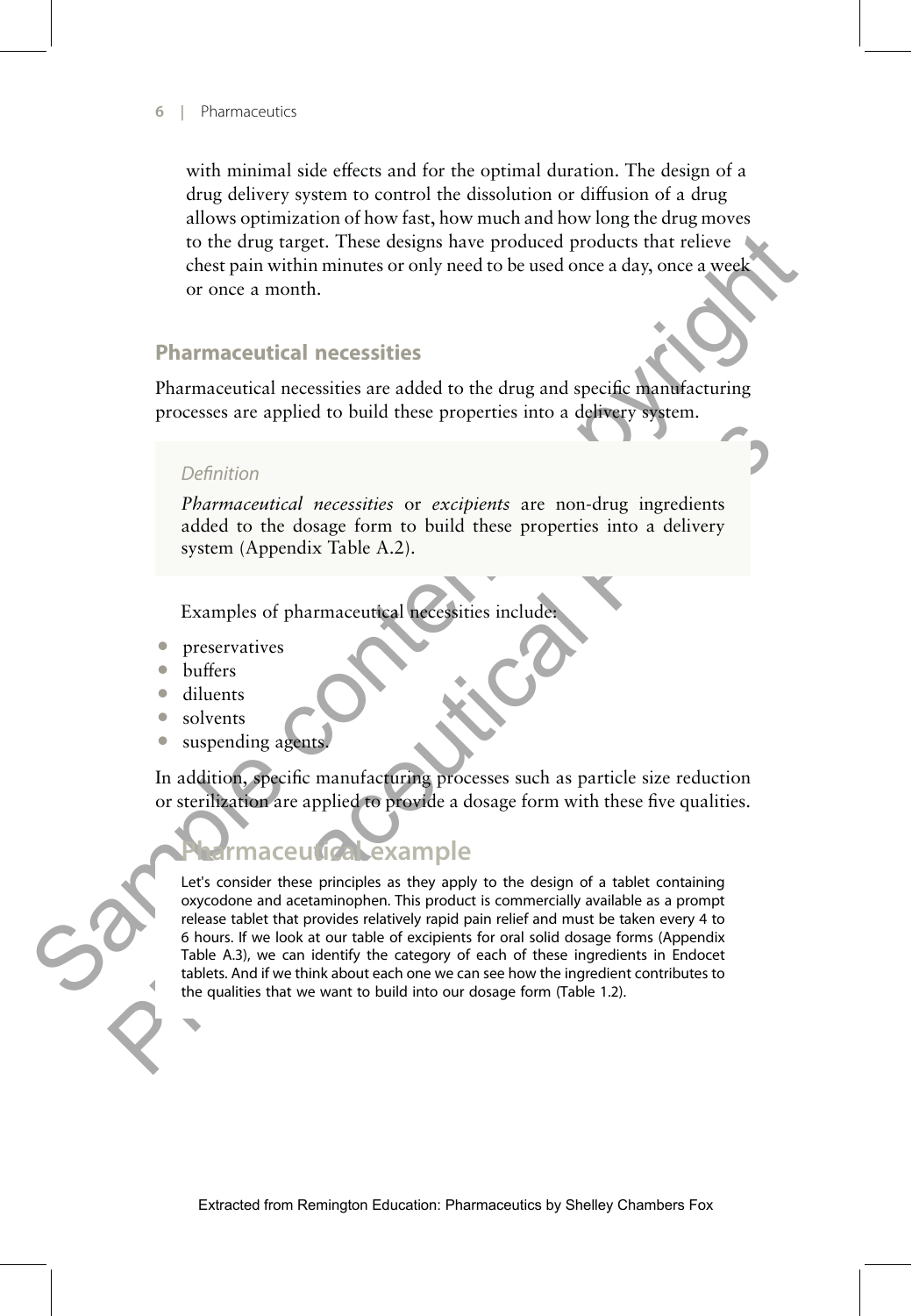| Table 1.2 Ingredients in immediate release oxycodone and their functions: |  |  |  |
|---------------------------------------------------------------------------|--|--|--|
| Endocet (oxycodone and acetaminophen) tablets                             |  |  |  |

| Ingredient                  | <b>Function</b>      | Quality                                                                                                                                                                                                                                                                                                 |
|-----------------------------|----------------------|---------------------------------------------------------------------------------------------------------------------------------------------------------------------------------------------------------------------------------------------------------------------------------------------------------|
| Croscarmellose sodium       | Tablet disintegrant  | Release: Promotes wicking of water<br>into an oral solid so that it falls<br>apart into particles. This causes the<br>tablet to release drug faster<br>because it exposes more surface to<br>body fluids                                                                                                |
| Crospovidone                | Tablet disintegrant  | As above                                                                                                                                                                                                                                                                                                |
| Microcrystalline cellulose  | Tablet binder        | Ensures that the tablet remains<br>intact after compression. Maintains<br>one dose in a manageable size unit<br>and physical stability of the tablet.                                                                                                                                                   |
| Povidone                    | <b>Tablet binder</b> | As above                                                                                                                                                                                                                                                                                                |
| Pregelatinized corn starch  | Tablet binder        | As above                                                                                                                                                                                                                                                                                                |
| Silicon dioxide (colloidal) | Glidant              | Physical stability (uniformity of<br>tablets). Improves flow properties<br>and prevents caking of the powder<br>mixture as it moves through<br>tableting equipment so it can be<br>accurately metered into the die and<br>each tablet weighs the same<br>amount and contains the same<br>amount of drug |
| Stearic acid                | Lubricant            | Physical stability (uniformity of<br>tablets). Prevents adhesion of the<br>powder to tablet presses so<br>powder can be accurately metered<br>into the equipment and each tablet<br>weighs the same amount and<br>contains the same amount of drug                                                      |
| D&C Yellow No. 10           | Dye                  | Makes the tablet distinctive so that<br>pharmacists do not mistake it for a<br>different product                                                                                                                                                                                                        |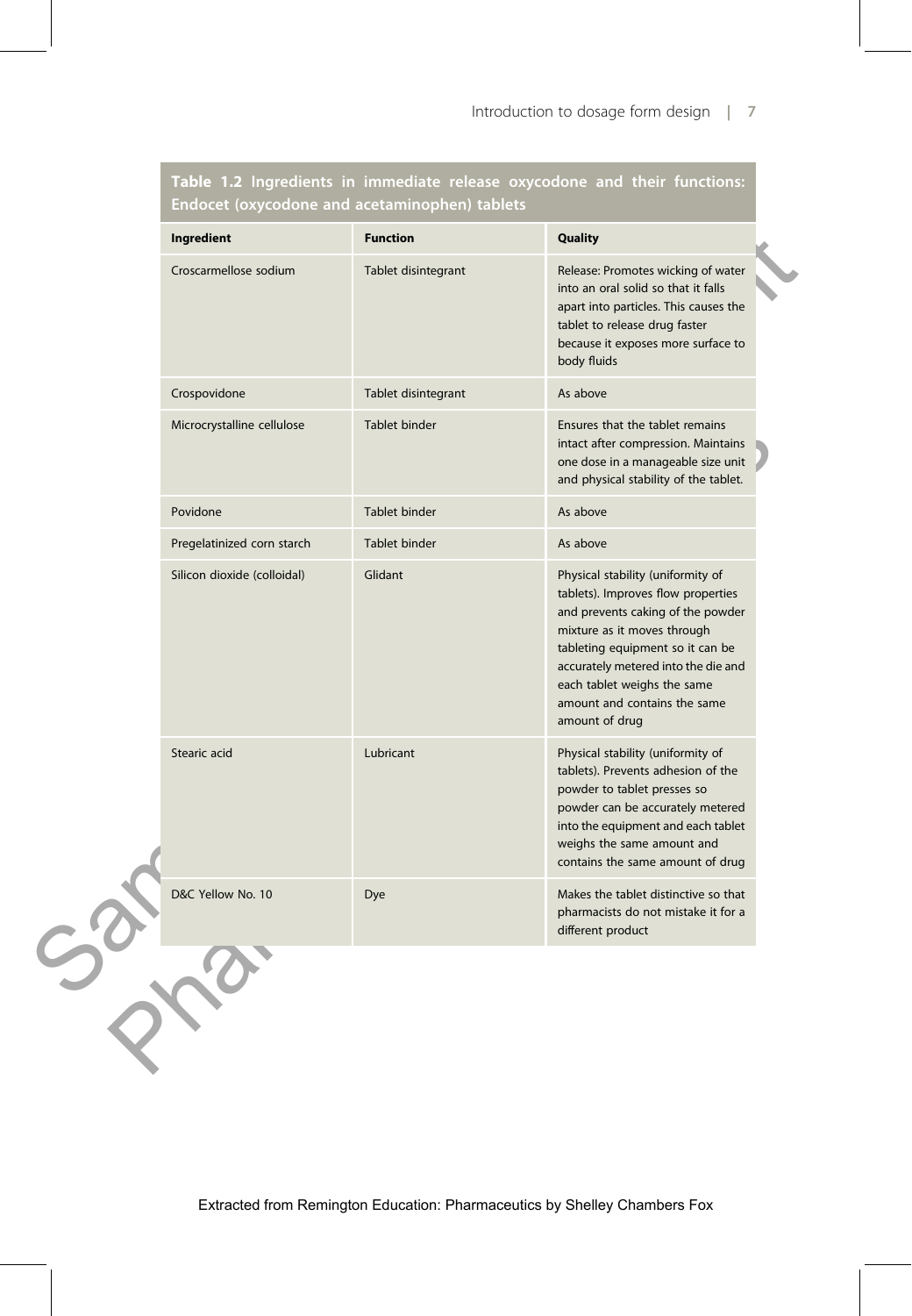# Properties of the routes of administration

# Key Point

Knowledge of each of the following route-related characteristics can be used to predict the rate and extent of drug travel to its target from a dosage form:

- accessibility, permeability and surface area of the absorbing membrane
- nature of the body fluids that bath the absorbing membrane<br>• retention of dosage form at the absorbing membrane long eng
- retention of dosage form at the absorbing membrane long enough to release its drug
- **IDED** location of enzymes or extremes of pH that can alter drug chemical structure before it is distributed to its target
- rate and extent of blood flow to the absorbing membrane and the distribution time from it.

Knowledge of each of the following conte-selated characteristics can be used to predict<br>the rate and edeter of diust taxel to its target from a dosage form:<br>  $\bullet$  accessibility permeability and surface area of the absorbi Free and extent of blood flow to the absorbing membrane and the distribution line<br>
To design a drug delivery system the pharmacist must apply an understanding<br>
of drug chemistry to the preparation of a product that will de To design a drug delivery system the pharmacist must apply an understanding of drug chemistry to the preparation of a product that will deliver the drug from the site of administration to the site of its activity. This requires an appreciation of drug travel in the body and the challenges and opportunities presented by the different routes of drug administration. To design dosage forms, recommend drug therapy or doses for a particular route of administration there are several key concepts to take away about each route:

- $\bullet$  location and accessibility of the absorbing membrane will the dosage form need to travel to reach it?
- permeability of the absorptive surface based on the number of layers and type of epithelial membrane
- $\bullet$  the surface area of the absorbing membrane and the nature of the body fluids that bath it
- retention of the dosage form at the absorbing membrane long enough to release its drug
	- enzymes or extremes of pH that can alter its chemical structure encountered by the drug before it is distributed to its target
	- rate and extent of blood flow to the absorbing membrane and the distribution time from it.

# administration

The routes by which we administer drugs can be divided into those that produce systemic drug effects and those that are site-specific (Tables 1.3 and 1.4).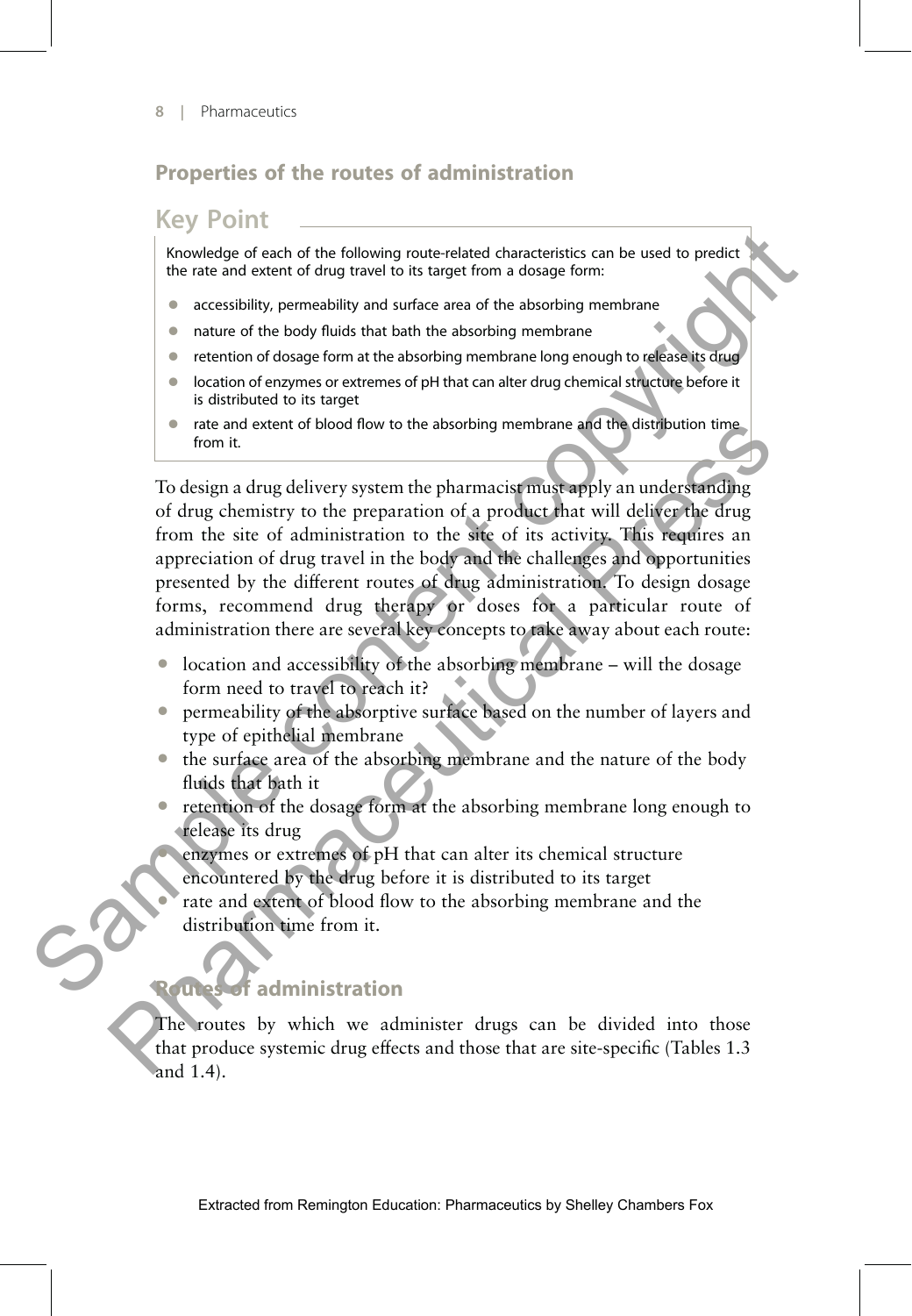|                        | Table 1.3 Systemic routes of administration                                 |                                                                                               |                                               |                                                        |
|------------------------|-----------------------------------------------------------------------------|-----------------------------------------------------------------------------------------------|-----------------------------------------------|--------------------------------------------------------|
| Route                  | Dosage forms -<br>drug delivery<br>systems                                  | <b>Administration</b>                                                                         | <b>Absorbing</b><br>membrane                  | Onset                                                  |
| Intravenous route      | Aqueous<br>solutions,<br>emulsions                                          | Places drug<br>solution directly<br>in a vein                                                 | Capillaries in<br>target tissue               | Within 60s                                             |
| Intramuscular<br>route | Aqueous<br>solutions, oily<br>solutions,<br>suspensions                     | Places drug into<br>one of the larger<br>muscles: deltoid,<br>vastus lateralis or<br>gluteals | Capillaries in<br>muscle and target<br>tissue | 15-30 minutes for<br>aqueous solutions                 |
| Subcutaneous<br>route  | Aqueous<br>solutions,<br>suspensions,<br>implants                           | Places drug under<br>the layers of the<br>skin                                                | Capillaries in<br>muscle and target<br>tissue | 15-60 minutes for<br>aqueous solutions                 |
| Sublingual             | Tablets, solutions,<br>aerosols                                             | Placed under the<br>tongue                                                                    | Sublingual<br>mucosa                          | 1-3 minutes                                            |
| <b>Buccal</b>          | Tablets, lozenges,<br>chewing gum                                           | Placed between<br>the cheek and<br>gum                                                        | <b>Buccal mucosa</b>                          | 2-3 minutes                                            |
| Oral                   | Tablets, solutions,<br>suspensions                                          | Swallowed                                                                                     | Mucosa of the<br>small intestine              | 30-60 minutes for<br>immediate release<br>dosage forms |
| Rectal                 | Suppositories,<br>ointments,<br>creams, solutions,<br>suspensions,<br>foams | Placed in the<br>rectal cavity                                                                | Rectal mucosa                                 | 30-60 minutes                                          |
| Vaginal                | Suppositories,<br>creams, gels,<br>tablets, rings                           | Placed in the<br>vaginal cavity                                                               | Vaginal mucosa                                | Slow for systemic<br>effects                           |
| Skin (trandermal)      | Patches,<br>ointments, gels                                                 | Applied to<br>thinner skin<br>surfaces (trunk,<br>upper arm,<br>abdomen)                      | Stratum corneum                               | $1-4$ hours                                            |
| Nose                   | Aerosolized<br>solutions or<br>suspenions                                   | Applied to the<br>anterior turbinate<br>area                                                  | Respiratory or<br>olfactory mucosa            | Within 10 minutes                                      |
| Lung                   | Aerosolized<br>solutions,<br>suspensions or<br>powders                      | Inhaled to<br>bronchiolar and<br>alveolar epithelia                                           | Respiratory<br>mucosa                         | Within 5 minutes                                       |
|                        |                                                                             |                                                                                               |                                               |                                                        |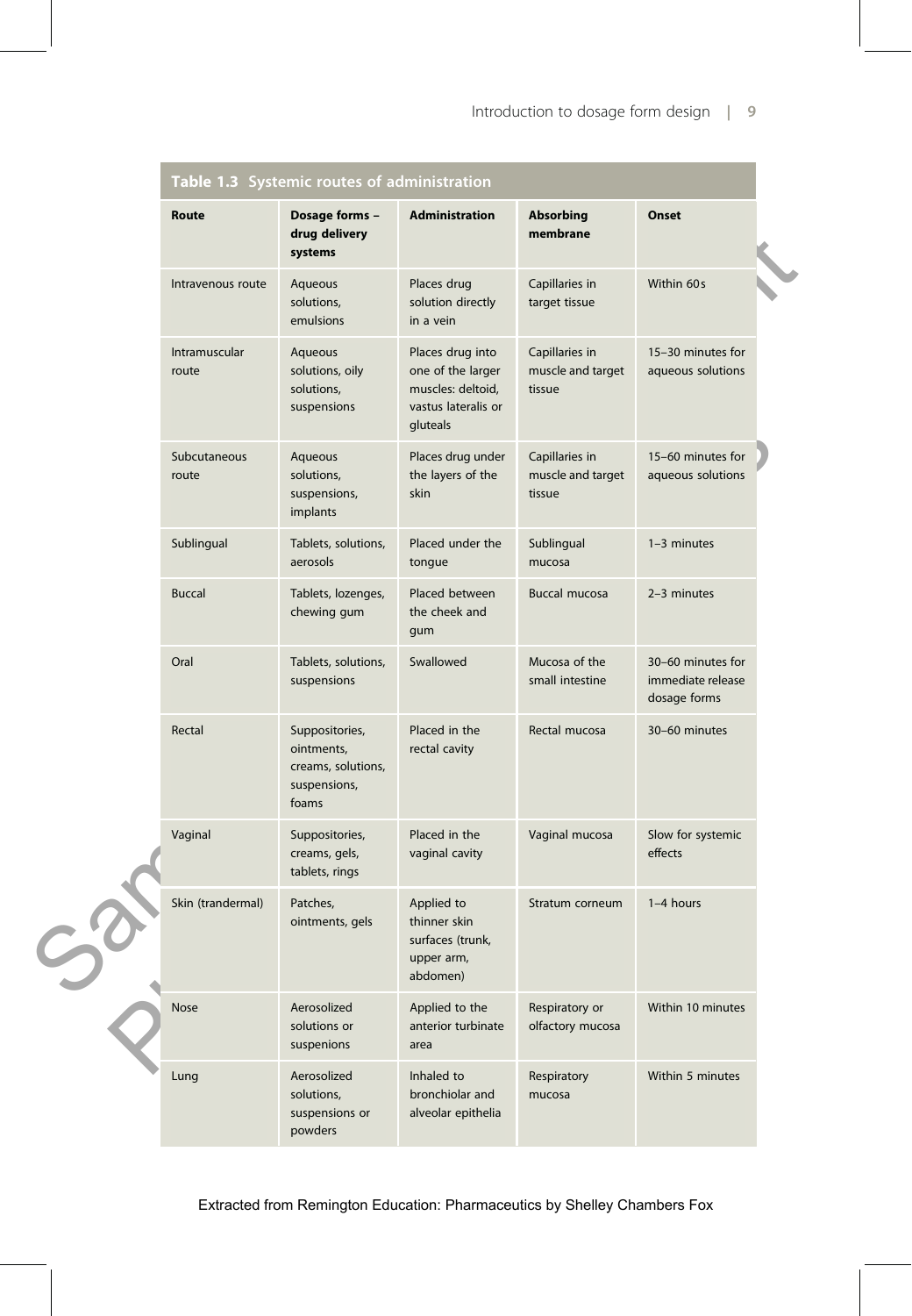|                            | Table 1.4 Local routes of administration                                    |                                                     |                              |                            |
|----------------------------|-----------------------------------------------------------------------------|-----------------------------------------------------|------------------------------|----------------------------|
| Route                      | Dosage forms -<br>drug delivery<br>systems                                  | <b>Administration</b>                               | <b>Absorbing</b><br>membrane | Onset                      |
| <b>Buccal</b>              | Solutions,<br>suspensions,<br>lozenges                                      | Applied to the<br>mucosa of the<br>oral cavity      | Oral mucosa                  | Rapid for local<br>effects |
| Rectal                     | Suppositories,<br>ointments,<br>creams, solutions,<br>suspensions,<br>foams | Placed in the<br>rectal cavity                      | Rectal mucosa                | Rapid for local<br>effects |
| Vaginal                    | Suppositories,<br>creams, gels,<br>tablets, rings                           | Placed in the<br>vaginal cavity                     | Vaginal mucosa               | Rapid for local<br>effects |
| Skin (local)               | Ointments,<br>creams, gels,<br>lotions, aerosols,<br>powders                | Applied to the<br>affected skin<br>surface          | Stratum corneum              | Rapid for local<br>effects |
| Eye (anterior<br>segment)  | Solutions,<br>suspensions,<br>ointments, gels,<br>inserts                   | Applied to the<br>conjunctival sac                  | Cornea, sclera               | Within 10 minutes          |
| Eye (posterior<br>segment) | Solutions,<br>suspensions,<br>inserts                                       | Injected into the<br>vitreous humor                 | Retina                       | Varies by dosage<br>form   |
| Nose                       | Solutions,<br>suspensions,<br>aerosols                                      | Applied to the<br>anterior turbinate<br>area        | Respiratory<br>mucosa        | Rapid                      |
| Lung                       | Aerosolized<br>solutions,<br>suspensions or                                 | Inhaled to<br>bronchiolar and<br>alveolar epithelia | Respiratory<br>mucosa        | Within 5 minutes           |

# Definitions

- Systemic drug administration means that the drug is carried from the site of administration to a site of activity elsewhere and potentially exposes all body tissues to drug.
- Site-specific drug administration means that the drug is administered to the tissue in need of drug therapy (also known as local drug therapy) or is targeted to a particular site by specific interactions with that site, for example, by binding a cell-associated antigen or selective activation in the target cell.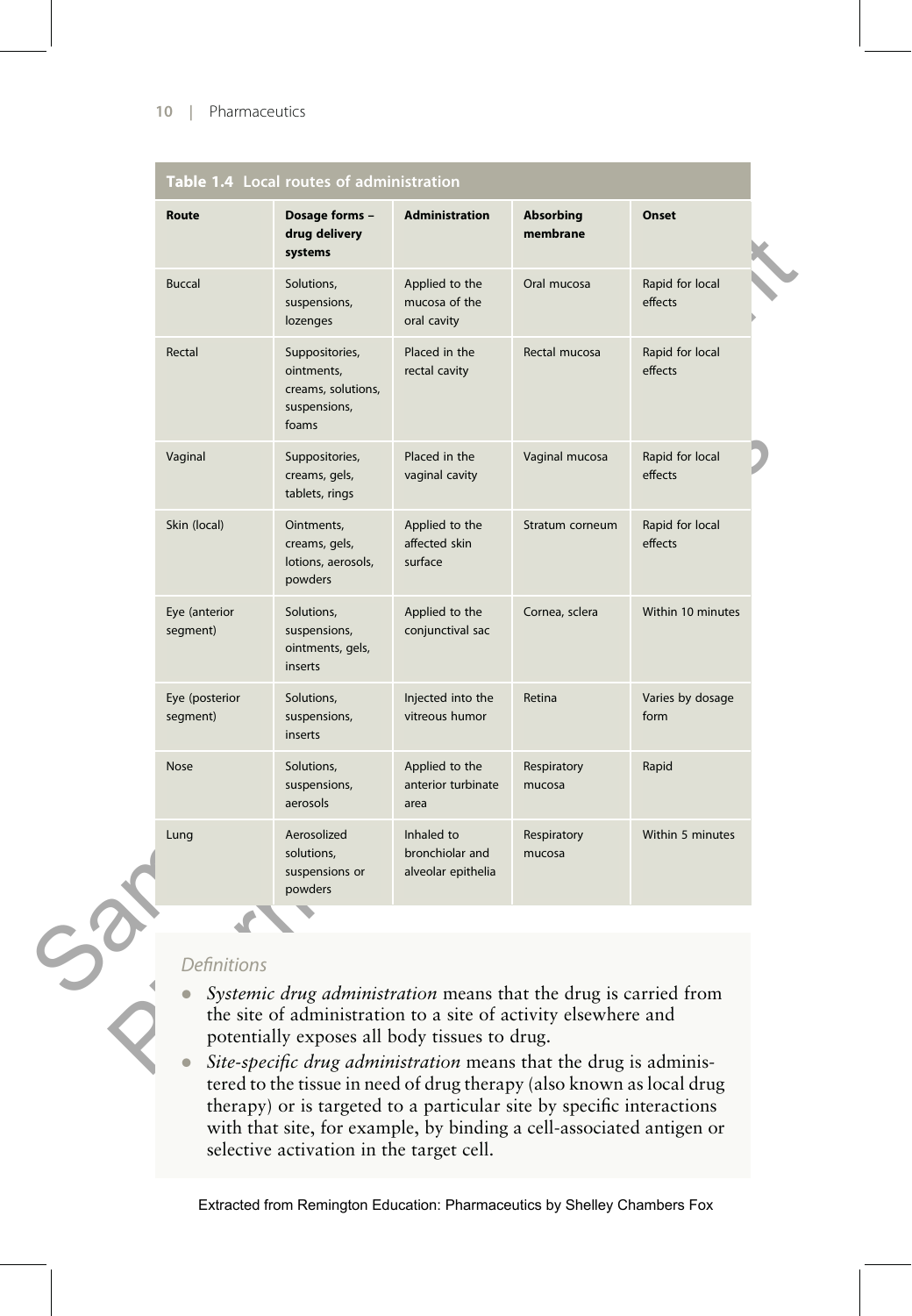#### Table 1.5 Onset and duration of anti-anginal effects of nitroglycerin from various dosage forms and routes

| Onset                                                                                                                                                                                                                                                                                                                                                                                         | <b>Duration</b>                                                                                                                                             |
|-----------------------------------------------------------------------------------------------------------------------------------------------------------------------------------------------------------------------------------------------------------------------------------------------------------------------------------------------------------------------------------------------|-------------------------------------------------------------------------------------------------------------------------------------------------------------|
| 2 minutes                                                                                                                                                                                                                                                                                                                                                                                     | 30 minutes                                                                                                                                                  |
| 2-3 minutes                                                                                                                                                                                                                                                                                                                                                                                   | 3-5 hours                                                                                                                                                   |
| 1 hour                                                                                                                                                                                                                                                                                                                                                                                        | Up to 12 hours                                                                                                                                              |
| 1-2 minutes                                                                                                                                                                                                                                                                                                                                                                                   | 3-5 minutes                                                                                                                                                 |
| 30 minutes                                                                                                                                                                                                                                                                                                                                                                                    | 3 hours                                                                                                                                                     |
| 60 minutes                                                                                                                                                                                                                                                                                                                                                                                    | 12 hours                                                                                                                                                    |
|                                                                                                                                                                                                                                                                                                                                                                                               |                                                                                                                                                             |
| <i>Parenteral</i> means 'other than enteral (by mouth)' and is generally<br>intended to mean the routes by which we inject drugs.                                                                                                                                                                                                                                                             |                                                                                                                                                             |
| All drug products used by parenteral routes must be sterile and those products<br>that will be used for multiple doses must also resist microbial growth.<br>The most commonly used parenteral routes are intravenous, intramus-<br>cular and subcutaneous. These routes can be used for drugs that would be<br>destroyed by gastrointestinal acid and enzymes and to delay exposure to liver |                                                                                                                                                             |
|                                                                                                                                                                                                                                                                                                                                                                                               | Table 1.5 illustrates how fast and how long a patient would experience the<br>anti-anginal effects of nitroglycerin from various dosage forms and routes of |

#### Parenteral routes

#### Definition

Transferral patch<br>
Table 1.5 illustrates how tast and how long a partiant would experience the<br>
anti-anginal effects of nitroglycerin from various dosage forms and routes of<br>
administration.<br>
Parenteral routes<br>
Parenteral The most commonly used parenteral routes are intravenous, intramuscular and subcutaneous. These routes can be used for drugs that would be destroyed by gastrointestinal acid and enzymes and to delay exposure to liver enzymes.

- The response to drug therapy by the intravenous route is generally rapid and predictable because there is no absorption step.
- Because subcutaneous injections are relatively easy to give, this route is usually chosen for drugs that require outpatient, parenteral therapy.

#### Enteral routes

The enteral routes include application to the oral cavity, oral dosage forms that are swallowed and administration to the rectum.

The preferred enteral route from the standpoint of ease of use is to swallow a dosage form for absorption into the blood supply of the small intestine. Although convenient and easy to explain to patients, this route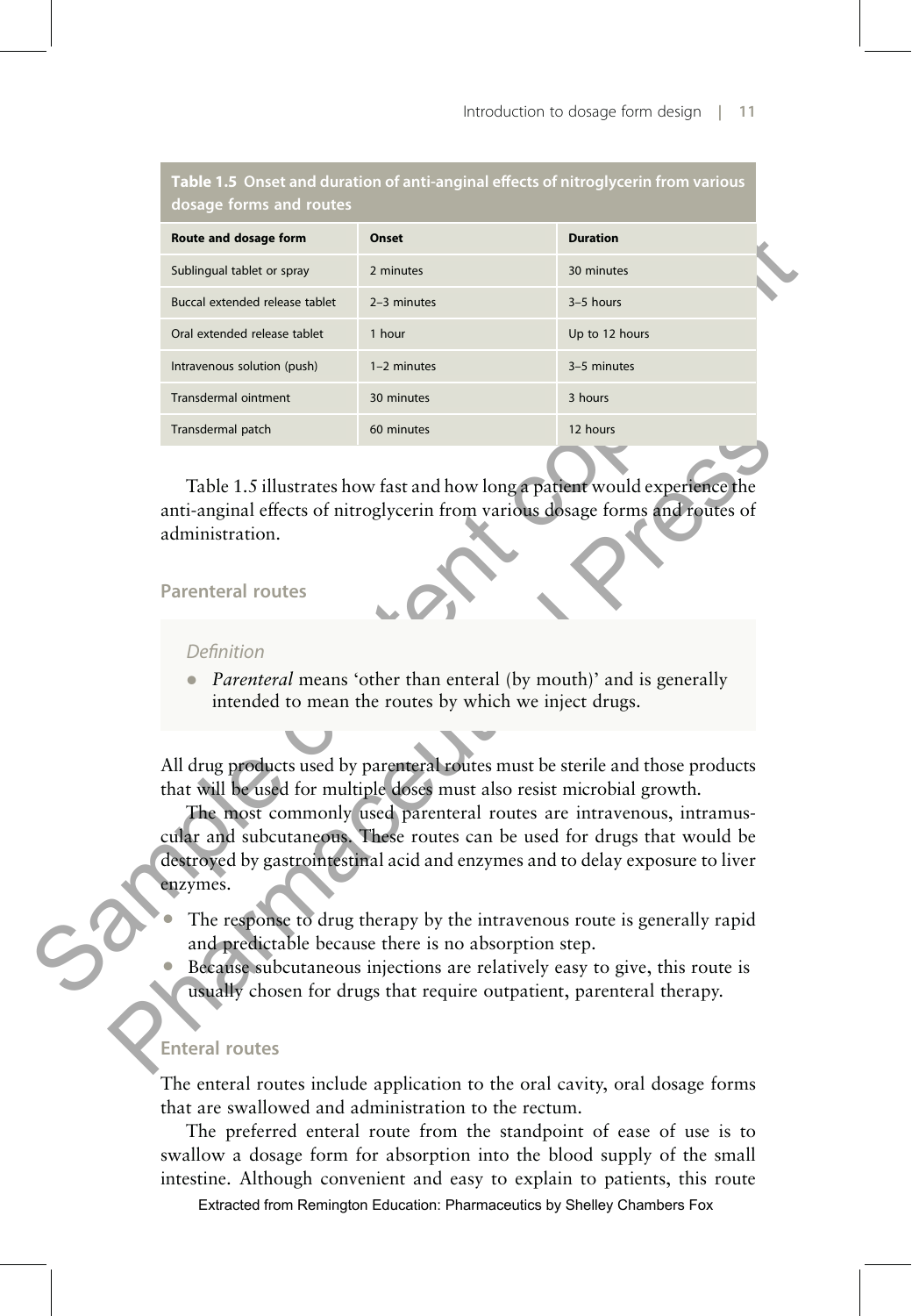provides slower and less predictable onset than the parenteral routes or administration of drug to the oral cavity.

The loss of active drug as it encounters the extremely low pH of the stomach, the array of enzymes in the small intestine and the liver is termed the first pass effect.

#### Rectal and vaginal routes

The rectal and vaginal routes are safe and technically simple but are not often preferred. They can be used for the administration of local or systemic medications.

#### Drugs applied to the skin

Drugs may be applied to the skin for local or systemic absorption.

- When intended for local effects, the response to an applied drug is usually rapid and confined to the area of application.
- Drugs applied transdermally are intended to penetrate all layers of the skin and circulate from the dermal vasculature in sufficient concentration to provide systemic effects.
- The transdermal route provides safe and convenient drug therapy of long duration.

# Inhalation routes: nasal and lung

Sammach, the array of enzymes in the small intestine and the liver is termed<br>the *first pass effect.*<br>Rectal and vaginal routes<br>The rectal and vaginal routes<br>The content preferred. They can be used for the administration o Drugs applied to the skin<br>
Drugs applied to the skin for local or systemic absorption.<br>
• When intended for local effects, the response to an applied drugs busually<br>
rapid and confined to the area of application.<br>
• Drugs Drugs administered to the lungs must be provided in finely divided aerosol dosage form in order to travel through the branches and turns of the airways to reach the lower respiratory tract.

 The lungs provide a very large surface resulting in reproducible and rapid absorption.

- If the dose is sufficiently small, the effect of the drug may be confined to the lungs.
- Drug administered to the lungs can effectively provide systemic treatment if the dose is properly titrated.

### Liberation, absorption, distribution, metabolism and elimination (LADME)

The application of a drug at the site of administration is only the start of its journey to its target tissues. The drug must be liberated from the dosage form, absorbed, and distributed to the site of action. At the same time that it is distributed to its receptor, the drug is delivered to the metabolic enzymes of the liver and filtered through the kidneys into the urine. The termination of Extracted from Remington Education: Pharmaceutics by Shelley Chambers Fox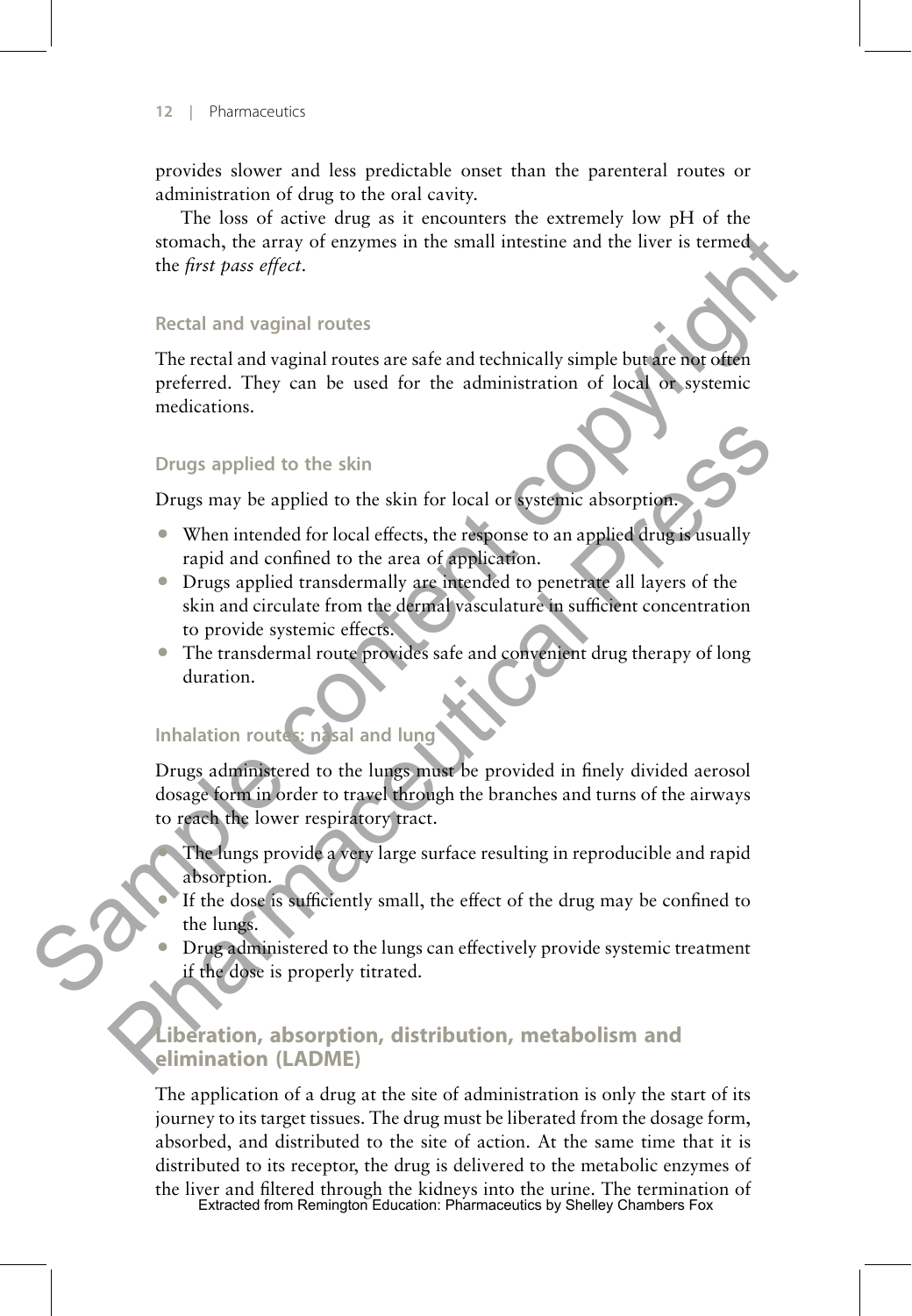

Figure 1.3 Drug diffusion from a topical dosage form

drug action through these latter two processes may be inconveniently rapid, requiring the patient to take a dose of drug frequently to sustain its effect. Advances in dosage form design based on knowledge of the biological fate of drugs have produced drug delivery systems optimized to the drug's therapeutic purpose and elimination rate.

#### **Liberation**

After administration, if the drug is not in an aqueous solution, it is released or liberated from the dosage form by either dissolution or diffusion or a combination of both processes.

- Dissolution: If the drug is administered in the form of an immediate release tablet, the tablet disintegrates into large granules in the fluids of the stomach, which in turn come apart into fine particles and finally result in the drug in solution (Figure 1.2).
- Diffusion: A drug administered as a trandermal patch must diffuse from an area of high concentration (the patch) to an area of low concentration (the skin) where it is dissolved in the lipid or water content of the skin (Figure 1.3).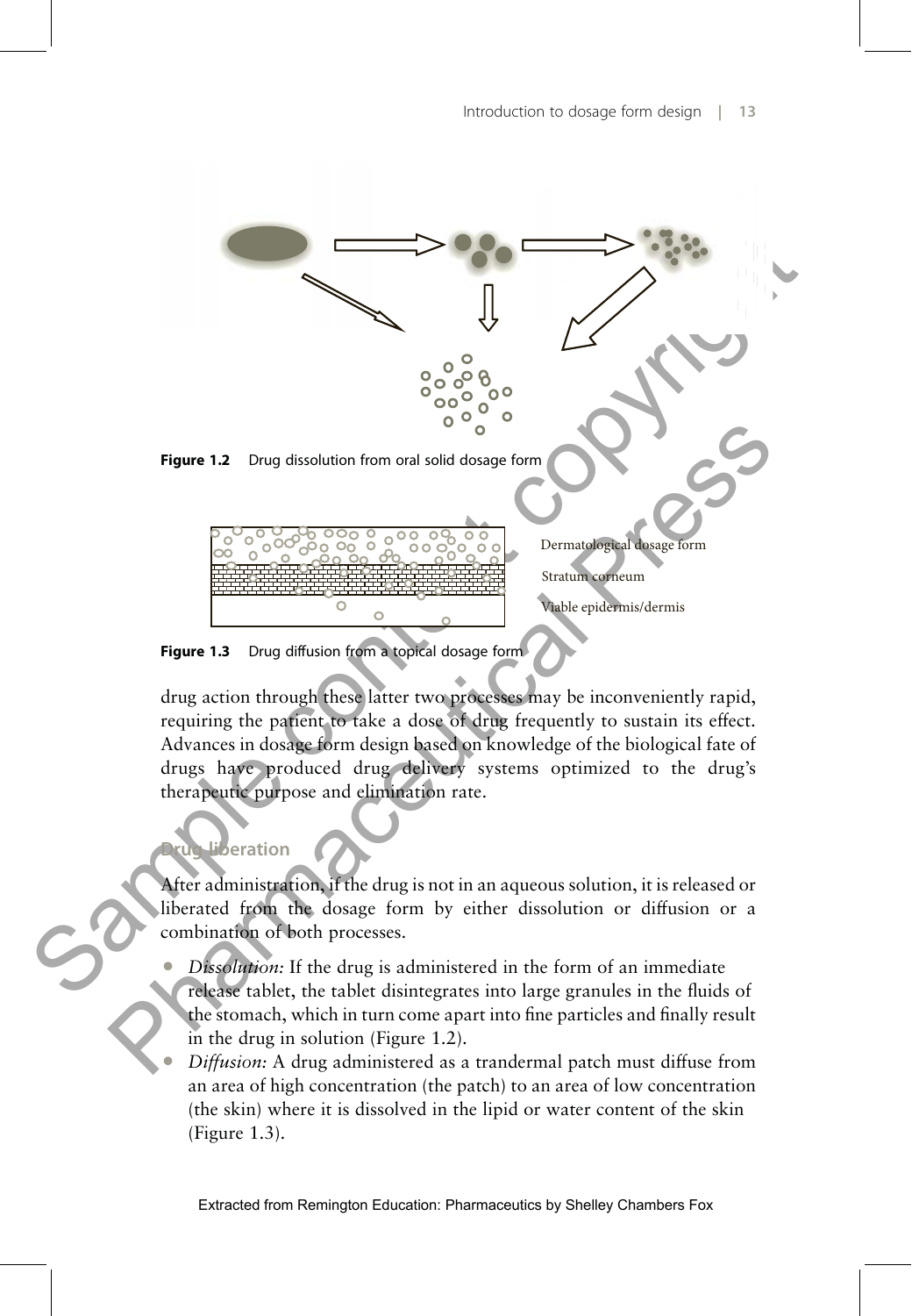

#### Drug absorption and patterns of drug release

Drug absorption occurs when the dissolved drug moves across the epithelial barriers it encounters and into the blood stream.

The step that is slowest (liberation or absorption) will determine the rate of drug appearance in the blood stream.

Broadly speaking we see four different patterns of drug absorption that are a result of the release design of the dosage form and the body's handling of the drug (Figure 1.4).

- Immediate release is characterized by a rapid rise in blood levels of the drug followed by a decline determined by the ability of the body to eliminate the drug.
	- Delayed release, as the name implies, delays the appearance of the drug in the blood until the dosage form reaches a certain compartment of the gastrointestinal tract, where it is able to dissolve and release medication.
- Drug absorption and patterns of a total release<br>
Drug absorption occurs when the dissolved drug moves act<br>
barriers it encounters and into the blood stream.<br>
The step that is slowest (liberation or absorption) will d<br>
of d Sustained release is characterized by a slow rise in drug concentrations in the blood, followed by a slow decline that provides therapeutic amounts long enough to reduce the frequency of administration compared with an immediate release dosage form.
	- Controlled release is an absorption pattern with a slow rise in drug concentrations to a level that remains constant for a predictable interval.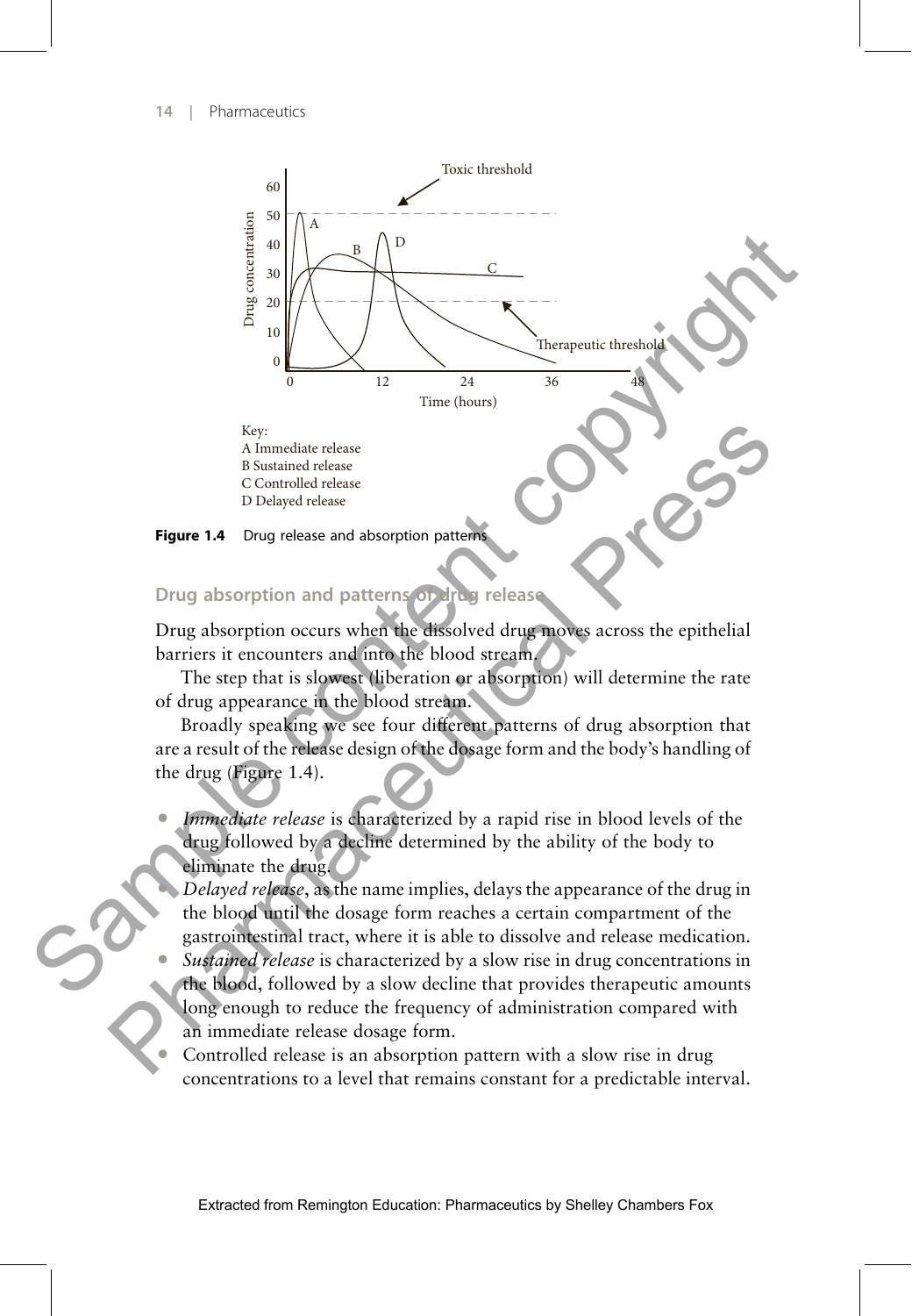

Figure 1.5 Blood flow primacy to the organs and tissues. (Reproduced with permission from selected reading 6)

#### Drug distribution

The drug is distributed primarily by transport with blood or lymph to the tissues, broadly speaking in order of their perfusion primacy (Figure 1.5, Table 1.6).

Drug distribution<br>
The drug is distributed primarily by transport with blood<br>
tissues, broadly speaking in order of their perfusion prin<br>
Table 1.6).<br>
Some tissues are less accessible to drugs than other<br>
reduced permeabil Some tissues are less accessible to drugs than others because of the reduced permeability of capillary endothelia in the retina, brain, spinal cord and enteric nervous system. The blood–brain barrier is one that is of great importance to drug development, in that many effects and side effects of drugs are mediated through receptors in the brain.

#### **Drug elimination**

The activity of a drug is terminated by its *elimination* either as intact drug via body wastes or by metabolic transformation to an inactive compound.

Excretion, or the removal of intact drug, occurs through the kidneys into urine for water soluble drugs, the bile into feces for amphiphilic drugs and the lungs via expired air.

 Drug-metabolizing enzymes can be found in many tissues though the most significant populations are in liver, kidneys and intestine. These proteins catalyze reactions that transform fat soluble drugs into more water soluble forms or add large moieties such as amino acids to make an amphiphilic metabolite. These changes in drug structure facilitate the final elimination of the drug metabolite through urine or feces. Extracted from Remington Education: Pharmaceutics by Shelley Chambers Fox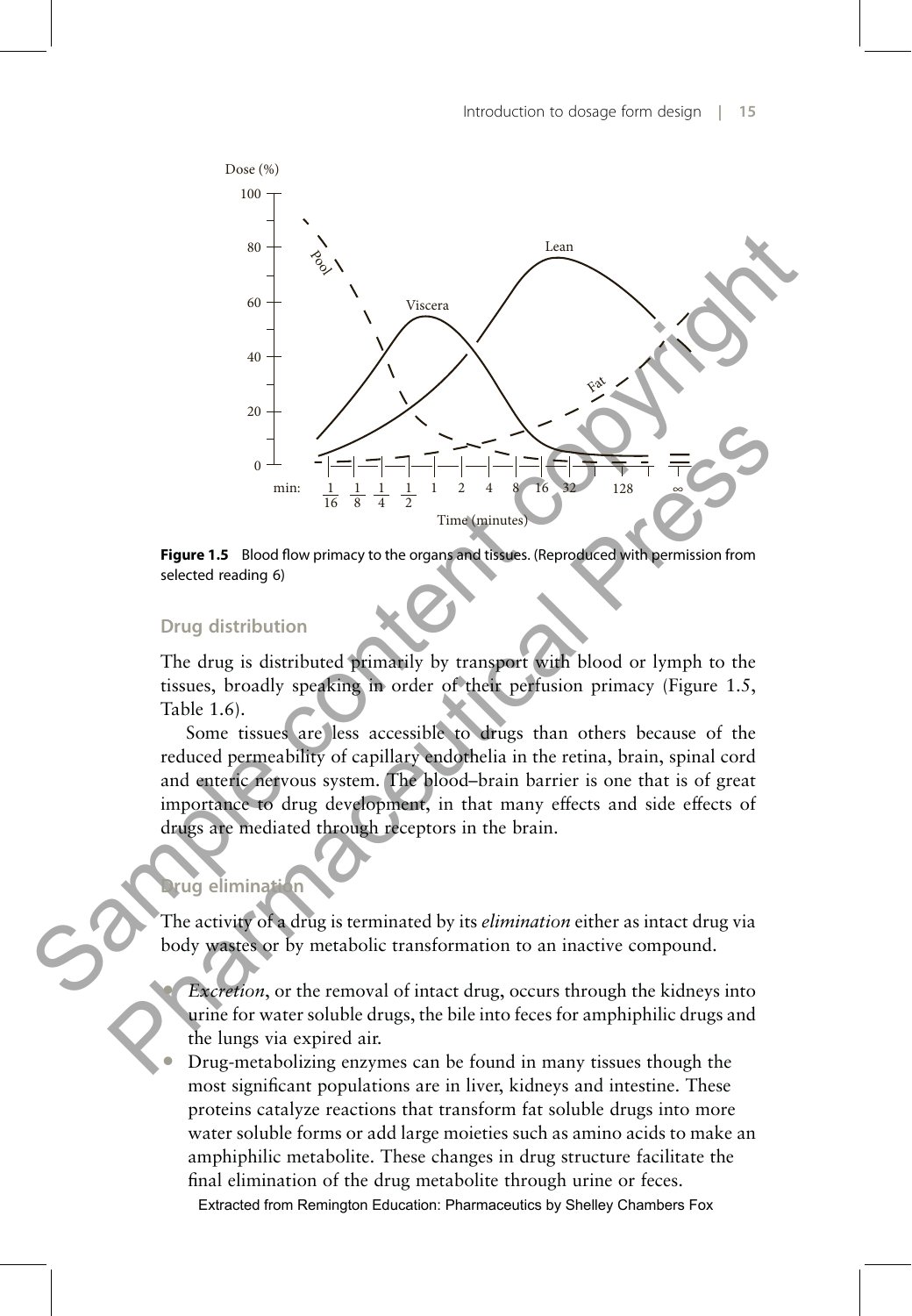| Table 1.6 Blood flow to body organs    |                                                                                        |                                         |                                              |
|----------------------------------------|----------------------------------------------------------------------------------------|-----------------------------------------|----------------------------------------------|
| <b>Fluid compartment</b>               | <b>Tissues</b>                                                                         | Flow rate per 100 q<br>tissues          | <b>Time to complete</b><br>drug distribution |
| Well perfused viscera                  | Brain, lungs, heart, liver,<br>kidneys, adrenal,<br>thyroid,<br>gastrointestinal tract | 50-400 mL/minute<br>per 100 g<br>tissue | $<$ 2 minutes                                |
| Intermediate perfusion:<br>lean tissue | Muscle, skin, red<br>marrow, non-fat<br>subcutaneous tissue                            | 5-12 mL/minute per<br>100 g tissue      | 60-90 minutes                                |
| Poorly perfused: fat                   | Adipose tissue, fatty<br>marrow, bone cortex                                           | 1-3 mL/minute per<br>100 g tissue       | 300 minutes                                  |

# Table 1.7 Characteristics of the oral (to small intestine) route

|                                                                                                                                          |                                                             |                                                                                                                                                            | tissues                                                           |                | drug distribution         |
|------------------------------------------------------------------------------------------------------------------------------------------|-------------------------------------------------------------|------------------------------------------------------------------------------------------------------------------------------------------------------------|-------------------------------------------------------------------|----------------|---------------------------|
| Well perfused viscera                                                                                                                    | thyroid,                                                    | Brain, lungs, heart, liver,<br>kidneys, adrenal,<br>gastrointestinal tract                                                                                 | 50-400 mL/minute<br>per 100 g<br>tissue                           |                | <2 minutes                |
| Intermediate perfusion:<br>lean tissue                                                                                                   | Muscle, skin, red<br>marrow, non-fat<br>subcutaneous tissue |                                                                                                                                                            | 5-12 mL/minute per<br>100 g tissue                                |                | 60-90 minutes             |
| Poorly perfused: fat                                                                                                                     |                                                             | Adipose tissue, fatty<br>marrow, bone cortex                                                                                                               | 1-3 mL/minute per<br>100 g tissue                                 |                | 300 minutes               |
| Table 1.7 Characteristics of the oral (to small intestine) route                                                                         |                                                             |                                                                                                                                                            |                                                                   |                |                           |
| <b>Questions</b>                                                                                                                         |                                                             | Answer                                                                                                                                                     |                                                                   |                | Challenge or opportunity? |
| What is the membrane that will<br>absorb the drug from this route<br>and how accessible is it?                                           |                                                             | Drug is absorbed through the<br>small intestinal epithelium. The<br>and be emptied from the                                                                | dosage form must be swallowed<br>stomach before absorption starts | Challenge      |                           |
| Is the absorbing membrane<br>single or multiple layers and how<br>permeable is it?                                                       |                                                             | Single, excellent permeability                                                                                                                             |                                                                   | Opportunity    |                           |
| How large is its surface?                                                                                                                |                                                             | Large, 100 $m2$                                                                                                                                            |                                                                   | Opportunity    |                           |
| What is the nature of the body<br>fluids that bathe the absorbing<br>membrane?                                                           |                                                             | Small intestinal fluids: pH<br>5.0-7.0, relatively large volume                                                                                            |                                                                   | Opportunity    |                           |
| Will the dosage form remain at<br>the absorbing membrane long<br>enough to release its drug?                                             |                                                             | Usually but not always. Some<br>drugs are absorbed in a small<br>window of the small intestine<br>and are not completely released<br>by the time they move |                                                                   | <b>Neither</b> |                           |
| Will the drug encounter enzymes<br>or extremes of pH that can alter<br>its chemical structure before it is<br>distributed to its target? |                                                             | Yes, extremely low pH in the<br>stomach, lots of enzymes:<br>peptidases, esterases,<br>cytochrome P450                                                     |                                                                   | Challenge      |                           |
| What is the blood flow primacy<br>to the absorbing membrane and<br>the distribution time from it?                                        |                                                             | Highly perfused <2 minutes                                                                                                                                 |                                                                   | Opportunity    |                           |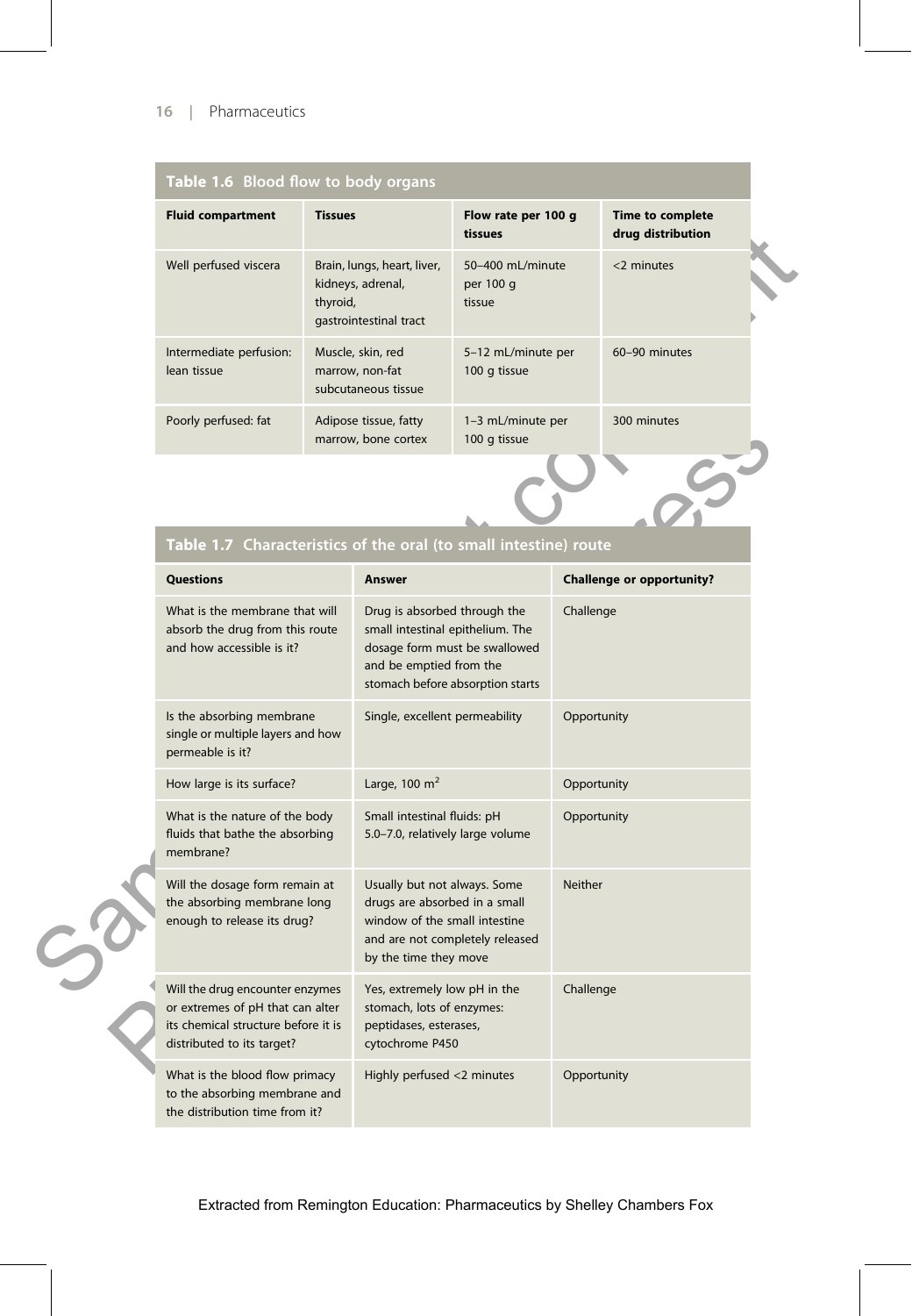# Pharmaceutical example

drug receptor as they apply to the design of our tablet containing oxycodors and<br>extensionless than design of the content controlling oxycodors of the gastronices<br>that design and whether the characteristic represents a ch Let's consider these characteristics of the route of administration and travel to the drug receptor as they apply to the design of our tablet containing oxycodone and acetaminophen. Think about what you know about the anatomy and physiology of the gastrointestinal tract as it applies to each of the route-related characteristics for dosage form design and whether the characteristic represents a challenge or an opportunity for drug delivery (Table 1.7).

# Questions and cases

- 1. A pharmaceutical necessity is:
	- (a) The active ingredient
	- (b) An ingredient required by the Food and Drug Administration
	- (c) An ingredient that enhances the size, stability, palatability or release of a drug
	- (d) An ingredient that prevents drug elimination
- 2. Syrup dosage forms must be:
	- (a) Sterile
	- (b) Resistant to microbial growth
	- (c) Sterile and resistant to microbial growth
	- (d) Prepared as powders for reconstitution just prior to use
- 3. Liberation from a dosage form refers to:
	- (a) Movement of the drug across the epithelial barriers it encounters and into the blood stream
	- (b) The application of a dosage form to an absorptive site
	- (c) Movement of the drug from interaction with elements of the dosage form to interaction with molecules of biological fluid
	- (d) Termination of drug activity
- 4. Which of the following drugs is likely to move through membranes most rapidly?
	- (a) Levodopa, log P −1.8, molecular weight (MW) 197
	- (b) Amphotericin, log P 0.8, MW 924
	- (c) Citalopram, log P 3.5, MW 324
	- (d) Amikacin, log P −7.4, MW 585
- (a) The active ingredient<br>
(b) An ingredient required by the Food and Drug Administration<br>
(c) An ingredient trath endances the size, stability, palatability or release of a drug<br>
(d) An ingredient that prevents drug elim 5. A patient has a prescription for ondansetron orally disintegrating tablets. The reason that the drug may be prepared in this dosage form includes:
	- (a) Need for rapid absorption
	- (b) Need for infrequent administration
	- (c) Need to avoid first pass metabolism
	- (d) Need to avoid renal excretion
	- (e) Need to administer a small dose
	- 6. Oxytocin is a peptide drug containing nine amino acids. Because oxytocin increases trust and bonding behaviors and reduces fear, there is interest in using the drug to treat children with autism. Which of the following formulation approaches would be useful to prevent oxytocin's destruction by gastrointestinal peptidases?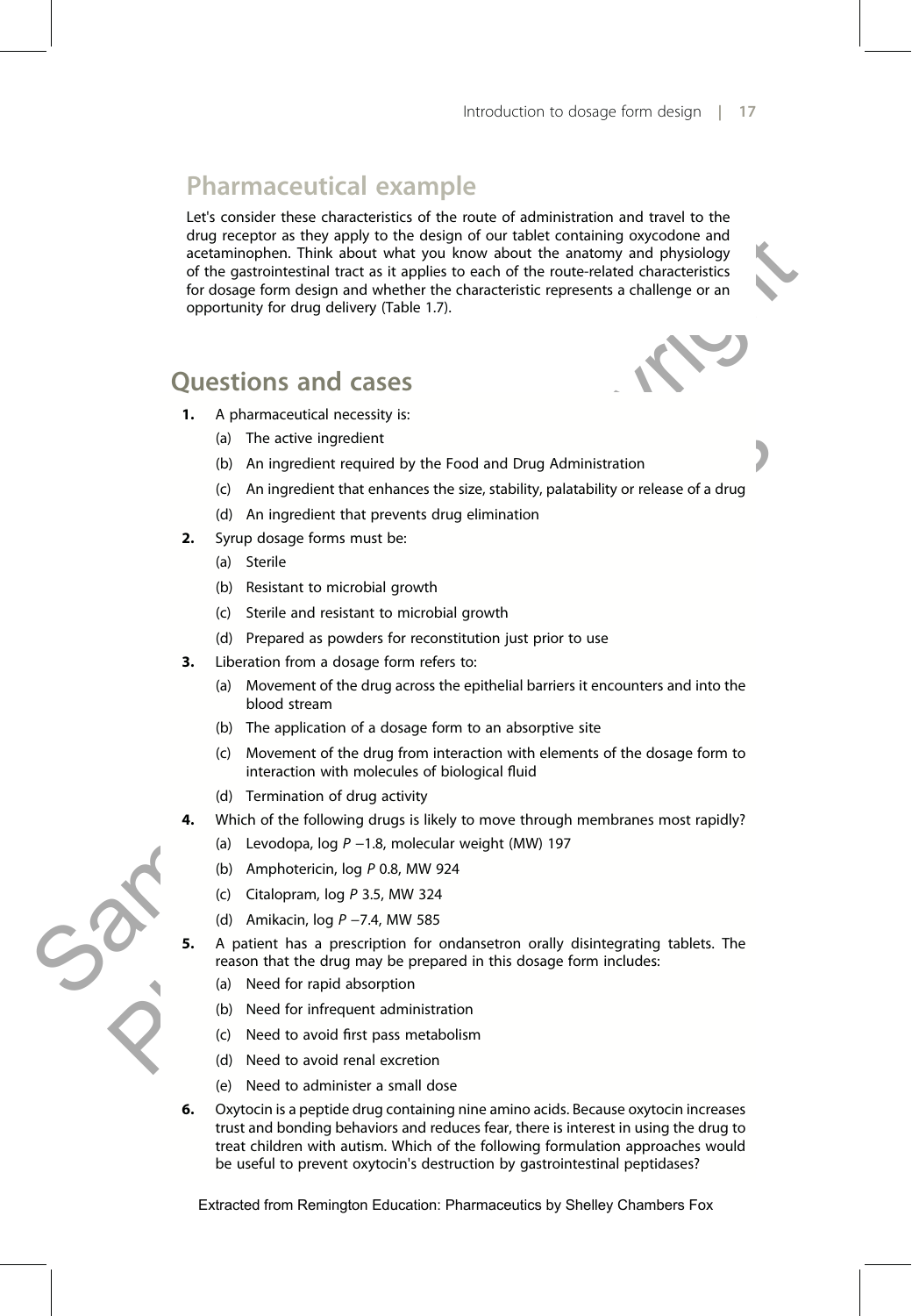- (a) Preparation as an oral suspension
- (b) Preparation as an extended release tablet
- (c) Preparation as a buffered solution
- (d) Preparation as a buccal tablet
- 7. The lactam ring in penicillin G is hydrolyzed in solution. This is an example of:
	- (a) Poor water solubility
	- (b) Formation of a precipitate
	- (c) Physical instability
	- (d) Chemical instability
	- (e) Microbial instability
- 8. After application to the affected area of skin, fluticasone moves out of the cream dosage form and into the skin. The mechanism of release of fluticasone from the cream can be described as:
	- (a) Distribution
	- (b) Dissolution
	- (c) Diffusion
	- (d) Disintegration
- 9. The pattern of drug absorption characterized by a slow rise in drug levels in the blood followed by a slow decline is termed:
	- (a) Immediate release
	- (b) Delayed release
	- (c) Sustained release
	- (d) Controlled release
- 10. The correct ranking of routes of administration in terms of fastest speed of onset to slowest speed of onset of action is:
	- (a) Sublingual, oral, intravenous, transdermal
	- (b) Transdermal oral, sublingual, intravenous
	- (c) Intravenous, sublingual, oral, transdermal
	- (d) Intravenous, oral, sublingual, transdermal
- (c) Preparation as a burdered olition<br>
(d) Preparation as a burderd solution<br>
2). The lactam ring in peniclliin G is hydrolyzed in solution. This is an example of:<br>
(a) Provideo of a precipitate<br>
(b) Formation of a precipi 8. After application to the affected area of skin, fluticasone moves out of the cream<br>
dossay form and into the skin. The mechanism of release of fluticasone from the<br>
cream cream can be described as:<br>
(a) Distibution<br>
(b) 11. Research the chemical and biological properties of the following drugs using Drugbank (http://www.drugbank.ca/) or another drug database: ibuprofen, amoxicillin, and lidocaine. Chemical stability information is available in the American Hospital Formulary Service Drug Information. What challenges do these drugs present to the formulator in terms of dissolution in body fluids, movement through membranes, stability in dosage forms, loss of drug due to metabolism, access to receptors, or selectivity of the target?

#### Ibuprofen

#### Design issue **Drug property CONFINGLE Analysis**

Drug must be dissolved before it can cross membranes

Drug must have sufficient lipophilicity to cross membranes

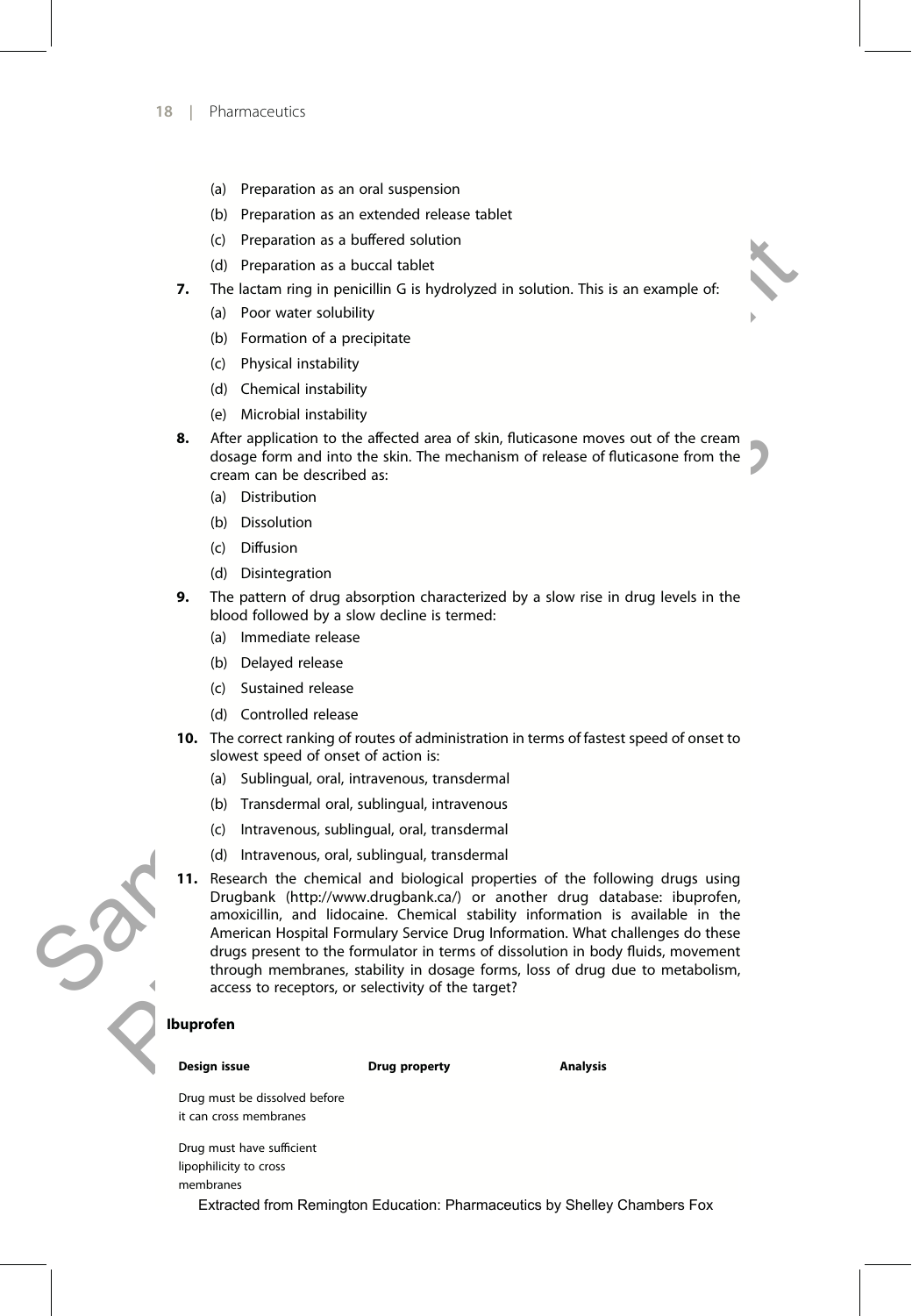| Design issue                                                                                               | <b>Drug property</b> | <b>Analysis</b> |  |
|------------------------------------------------------------------------------------------------------------|----------------------|-----------------|--|
| Large molecular weight drugs<br>have difficulty moving across<br>membranes                                 |                      |                 |  |
| Drugs may hydrolyze, oxidize,<br>photolyze or otherwise<br>degrade in solution                             |                      |                 |  |
| Some drugs may be<br>substantially degraded by<br>enzymes before they reach<br>their target                |                      |                 |  |
| Intracellular drug receptors or<br>receptors in the brain or<br>posterior eye are challenging<br>to target |                      |                 |  |
| Some drugs cause serious<br>toxicity as a result of poor<br>selectivity of drug action                     |                      |                 |  |
| <b>Amoxicillin</b>                                                                                         |                      |                 |  |
| Design issue                                                                                               | Drug property        | <b>Analysis</b> |  |
| Drug must be dissolved before<br>it can cross membranes                                                    |                      |                 |  |
| Drug must have sufficient<br>lipophilicity to cross<br>membranes                                           |                      |                 |  |
| Large molecular weight drugs<br>have difficulty moving across<br>membranes                                 |                      |                 |  |
| Drugs may hydrolyze, oxidize,<br>photolyze or otherwise<br>degrade in solution                             |                      |                 |  |
| Some drugs cannot be used by<br>mouth because of substantial<br>losses to enzyme degradation               |                      |                 |  |
| Intracellular drug receptors or<br>receptors in the brain or<br>posterior eye are challenging<br>to target |                      |                 |  |
| Some drugs cause serious<br>toxicity as a result of poor<br>selectivity of drug action                     |                      |                 |  |

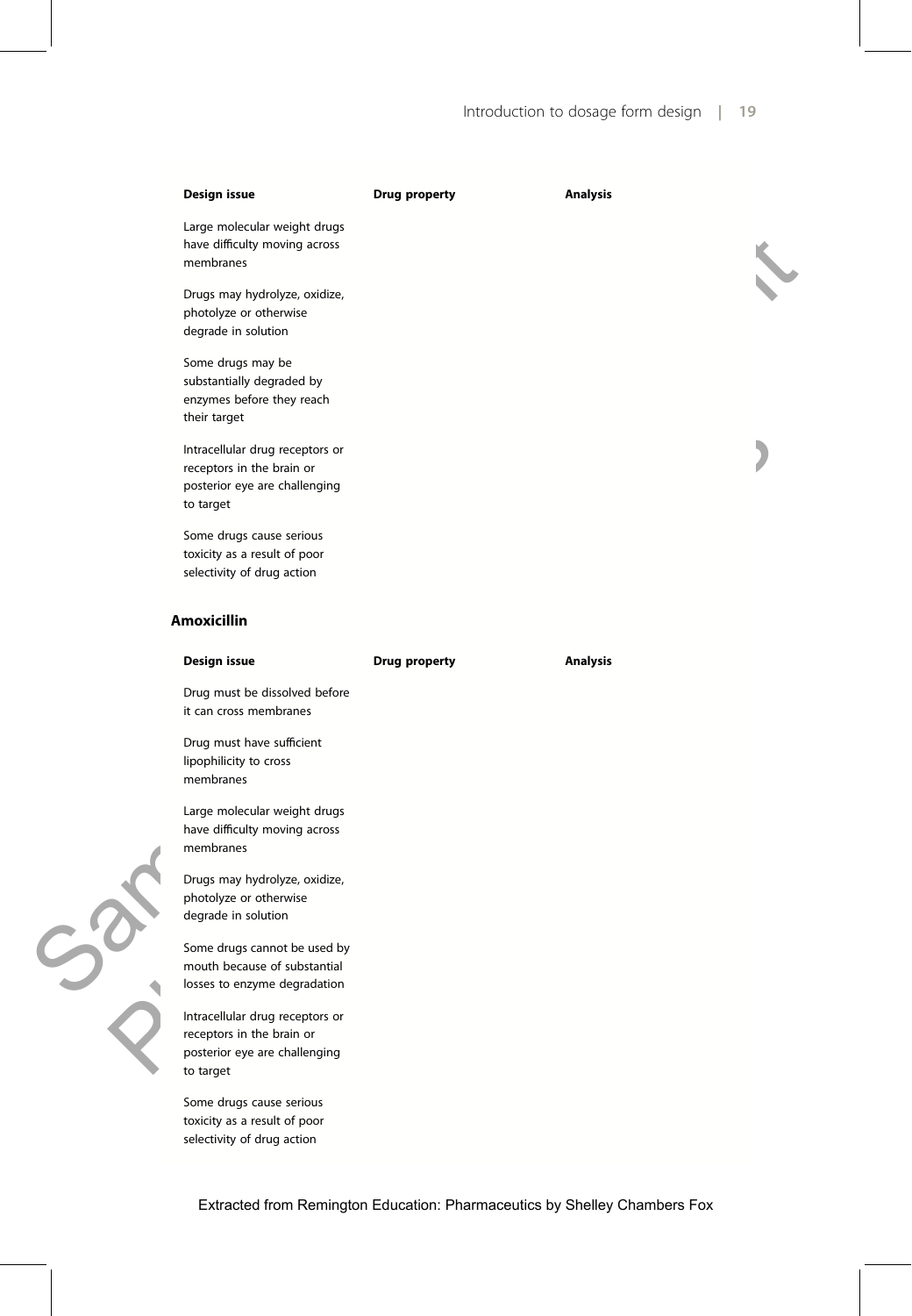12. Research the inactive ingredients in the following dosage forms. Determine the function of the excipients using Appendix Table A.2. Categorize them as contributing to the manageable size of the dosage form, its palatability or comfort, its stability (chemical, microbial, or physical), and the convenience of its use or the release of drug from the dosage form. Note that ingredients may be included in many dosage forms for more than one purpose.

#### Adrenaline chloride injection multidose vial (King, other manufacturers)

|                                                | included in many dosage forms for more than one purpose. | comfort, its stability (chemical, microbial, or physical), and the convenience of its<br>use or the release of drug from the dosage form. Note that ingredients may be |  |
|------------------------------------------------|----------------------------------------------------------|------------------------------------------------------------------------------------------------------------------------------------------------------------------------|--|
|                                                |                                                          | Adrenaline chloride injection multidose vial (King, other manufacturers)                                                                                               |  |
| Ingredient                                     | Category                                                 | <b>Function</b>                                                                                                                                                        |  |
| Sodium bisulfate                               |                                                          |                                                                                                                                                                        |  |
| Chlorobutanol                                  |                                                          |                                                                                                                                                                        |  |
| Water for injection                            |                                                          |                                                                                                                                                                        |  |
| Lumigan (bimatoprost) ophthalmic solution      |                                                          |                                                                                                                                                                        |  |
| Ingredient                                     | Category                                                 | <b>Purpose</b>                                                                                                                                                         |  |
| Benzalkonium chloride                          |                                                          |                                                                                                                                                                        |  |
| Sodium chloride                                |                                                          |                                                                                                                                                                        |  |
| Dibasic sodium phosphate                       |                                                          |                                                                                                                                                                        |  |
| Citric acid                                    |                                                          |                                                                                                                                                                        |  |
| Purified water                                 |                                                          |                                                                                                                                                                        |  |
| Donepezil orally disintegrating tablet (Zydus) |                                                          |                                                                                                                                                                        |  |
| Ingredient                                     | Category                                                 | <b>Purpose</b>                                                                                                                                                         |  |
| Crospovidone                                   |                                                          |                                                                                                                                                                        |  |
| Magnasweet                                     |                                                          |                                                                                                                                                                        |  |
| Magnesium stearate                             |                                                          |                                                                                                                                                                        |  |
| Mannitol                                       |                                                          |                                                                                                                                                                        |  |
| Silicon dioxide (colloidal)                    |                                                          |                                                                                                                                                                        |  |
| Sucralose                                      |                                                          |                                                                                                                                                                        |  |
|                                                |                                                          |                                                                                                                                                                        |  |

Water for injection<br>
Water for injection<br>
Lumigan (bimatoprost) ophthalmic solution<br>
Ingredient<br>
Bressichoim chloride<br>
Sorium chloride<br>
Dibasic solium phosphate<br>
Citric acid<br>
Purfied water<br> **Donepezil orally disintegrating** Crospovidone Magnasweet Magnesium stearate Mannitol Silicon dioxide (colloidal) Sucralose Depakene (valproic acid) oral solution

| Ingredient                 | Category | Purpose |
|----------------------------|----------|---------|
| Cherry flavor              |          |         |
| FD&C Red No. 40            |          |         |
| Glycerin                   |          |         |
| Methyl and propyl parabens |          |         |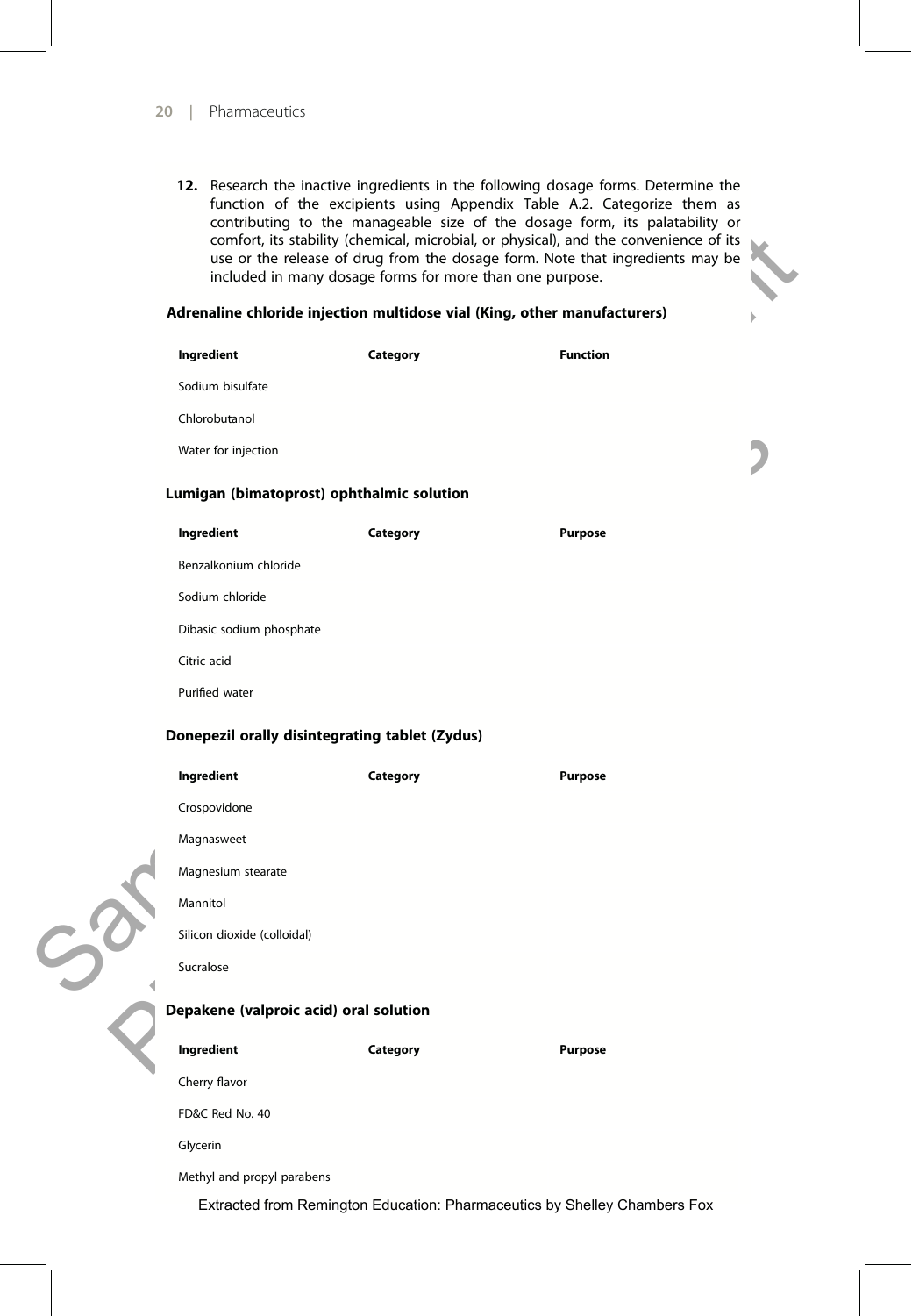# Ingredient Category Purpose Sorbitol Purified water Sucrose

#### Skin (local treatment) route

|                                                                                                                                             |        | 13. Discuss the following route of administration with a group of classmates. From                                                                                                                                                                                                                                      |
|---------------------------------------------------------------------------------------------------------------------------------------------|--------|-------------------------------------------------------------------------------------------------------------------------------------------------------------------------------------------------------------------------------------------------------------------------------------------------------------------------|
|                                                                                                                                             |        | what you know about anatomy and physiology, determine the answer to the<br>questions below about the route. Do you think the characteristic represents a<br>challenge or an opportunity for drug delivery? (You may conclude that it is neither<br>or equivocal.) Appendix Table A.4 has some data that may be helpful. |
| Skin (local treatment) route                                                                                                                |        |                                                                                                                                                                                                                                                                                                                         |
| <b>Questions</b>                                                                                                                            | Answer | Challenge or opportunity?                                                                                                                                                                                                                                                                                               |
| What is the membrane that will<br>absorb the drug from this route<br>and how accessible is it?                                              |        |                                                                                                                                                                                                                                                                                                                         |
| Is the absorbing membrane<br>single or multiple layers and<br>how permeable is it?                                                          |        |                                                                                                                                                                                                                                                                                                                         |
| How large is its surface?                                                                                                                   |        |                                                                                                                                                                                                                                                                                                                         |
| What is the nature of the body<br>fluids that bath the absorbing<br>membrane?                                                               |        |                                                                                                                                                                                                                                                                                                                         |
| Will the dosage form remain at<br>the absorbing membrane long<br>enough to release its drug?                                                |        |                                                                                                                                                                                                                                                                                                                         |
| Will the drug encounter<br>enzymes or extremes of pH<br>that can alter its chemical<br>structure before it is distributed<br>to its target? |        |                                                                                                                                                                                                                                                                                                                         |
| What is the blood flow primacy<br>to the absorbing membrane                                                                                 |        |                                                                                                                                                                                                                                                                                                                         |
| and the distribution time from<br>it?                                                                                                       |        |                                                                                                                                                                                                                                                                                                                         |

# Selected reading

1. USP Convention. Pharmaceutical compounding – nonsterile preparations, Chapter <795>. United States Pharmacopeia, 34th edn, and National Formulary, 29th edn. Baltimore, MD: United Book Press, 2011.